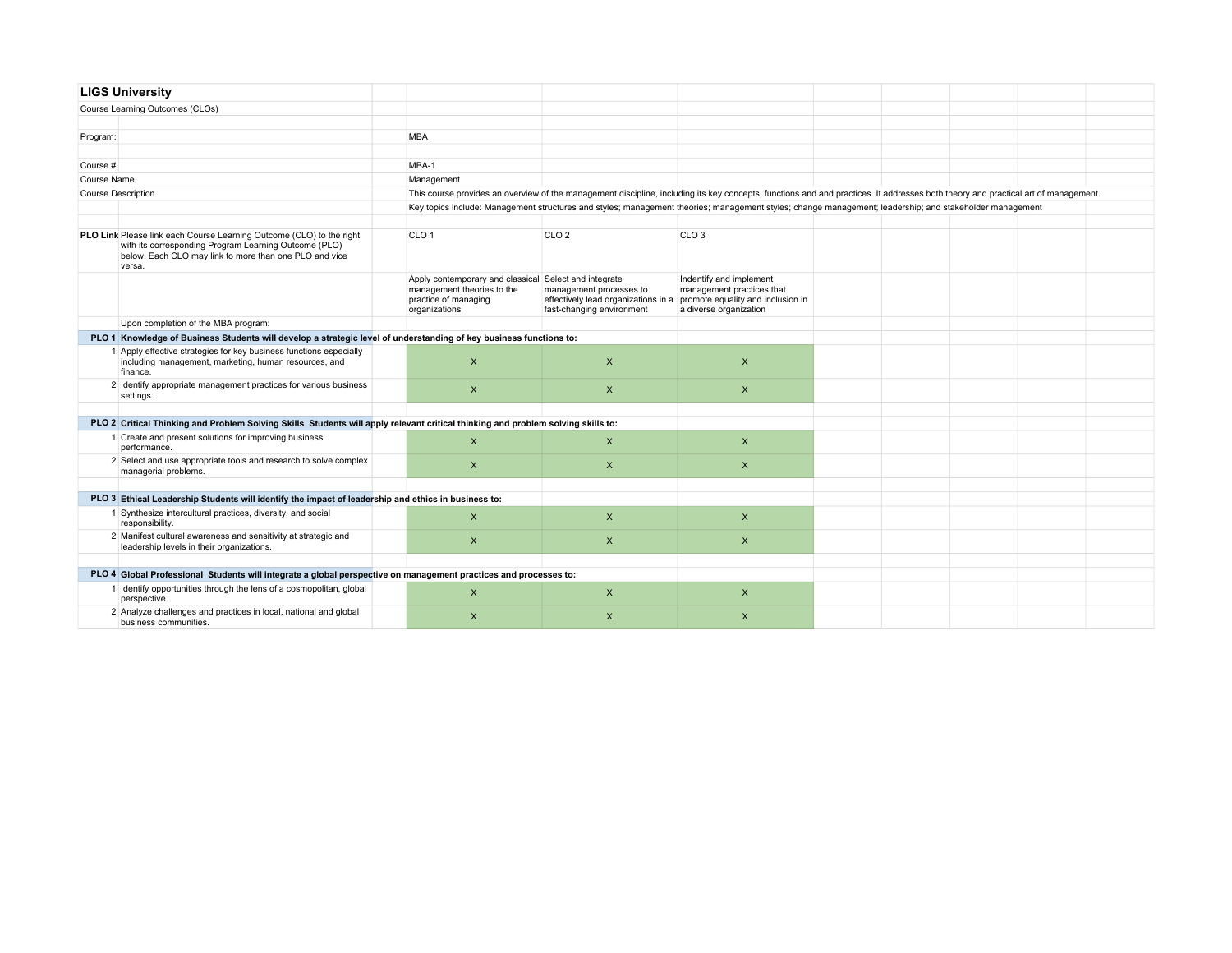| <b>LIGS University</b>    |                                                                                                                                                                                          |                                                                                                                                                                                |                                                                                                                                                                                |                                                                                                                                                                   |  |
|---------------------------|------------------------------------------------------------------------------------------------------------------------------------------------------------------------------------------|--------------------------------------------------------------------------------------------------------------------------------------------------------------------------------|--------------------------------------------------------------------------------------------------------------------------------------------------------------------------------|-------------------------------------------------------------------------------------------------------------------------------------------------------------------|--|
|                           | Course Learning Outcomes (CLOs)                                                                                                                                                          |                                                                                                                                                                                |                                                                                                                                                                                |                                                                                                                                                                   |  |
|                           |                                                                                                                                                                                          |                                                                                                                                                                                |                                                                                                                                                                                |                                                                                                                                                                   |  |
| Program:                  |                                                                                                                                                                                          | <b>MBA</b>                                                                                                                                                                     |                                                                                                                                                                                |                                                                                                                                                                   |  |
|                           |                                                                                                                                                                                          |                                                                                                                                                                                |                                                                                                                                                                                |                                                                                                                                                                   |  |
| Course #                  |                                                                                                                                                                                          | MBA-4                                                                                                                                                                          |                                                                                                                                                                                |                                                                                                                                                                   |  |
| <b>Course Name</b>        |                                                                                                                                                                                          | Communication                                                                                                                                                                  |                                                                                                                                                                                |                                                                                                                                                                   |  |
| <b>Course Description</b> |                                                                                                                                                                                          |                                                                                                                                                                                |                                                                                                                                                                                | This course provides the theories and practices that lead to effective communication between people and within organizations.                                     |  |
|                           |                                                                                                                                                                                          |                                                                                                                                                                                |                                                                                                                                                                                | Key topics inclue the communication process, strategic communication, communicating in organizations and communication management.                                |  |
|                           |                                                                                                                                                                                          |                                                                                                                                                                                |                                                                                                                                                                                |                                                                                                                                                                   |  |
| <b>PLO Linkage</b>        | Please link each Course Learning Outcome (CLO) to the right<br>with its corresponding Program Learning Outcome (PLO)<br>below. Each CLO may link to more than one PLO and vice<br>versa. | CLO <sub>1</sub>                                                                                                                                                               | CLO <sub>2</sub>                                                                                                                                                               | CLO <sub>3</sub>                                                                                                                                                  |  |
|                           |                                                                                                                                                                                          | Analyze the theory and practice<br>of effective communication in<br>order to improve the<br>effectiveness of their own<br>personal and professional<br>communication processes | Determine effective<br>communication strategies for<br>various organizational<br>requirements, situations and<br>challenges in both public and<br>private sector organizations | Choose between various written<br>and spoken communication tools,<br>rhetorical styles and messaging<br>systems to create and deploy<br>strategic communications. |  |
|                           | Upon completion of the MBA program:                                                                                                                                                      |                                                                                                                                                                                |                                                                                                                                                                                |                                                                                                                                                                   |  |
|                           | PLO 1 Knowledge of Business Students will develop a strategic level of understanding of key business functions to:                                                                       |                                                                                                                                                                                |                                                                                                                                                                                |                                                                                                                                                                   |  |
|                           | 1 Apply effective strategies for key business functions especially<br>including management, marketing, human resources, and<br>finance.                                                  | X                                                                                                                                                                              | X                                                                                                                                                                              |                                                                                                                                                                   |  |
|                           | 2 Identify appropriate management practices for various business<br>settings.                                                                                                            |                                                                                                                                                                                |                                                                                                                                                                                | X                                                                                                                                                                 |  |
|                           |                                                                                                                                                                                          |                                                                                                                                                                                |                                                                                                                                                                                |                                                                                                                                                                   |  |
|                           | PLO 2 Critical Thinking and Problem Solving Skills Students will apply relevant critical thinking and problem solving skills to:                                                         |                                                                                                                                                                                |                                                                                                                                                                                |                                                                                                                                                                   |  |
|                           | 1 Create and present solutions for improving business<br>performance.                                                                                                                    | X                                                                                                                                                                              | X                                                                                                                                                                              |                                                                                                                                                                   |  |
|                           | 2 Select and use appropriate tools and research to solve complex<br>managerial problems.                                                                                                 |                                                                                                                                                                                | X                                                                                                                                                                              | X                                                                                                                                                                 |  |
|                           |                                                                                                                                                                                          |                                                                                                                                                                                |                                                                                                                                                                                |                                                                                                                                                                   |  |
|                           | PLO 3 Ethical Leadership Students will identify the impact of leadership and ethics in business to:                                                                                      |                                                                                                                                                                                |                                                                                                                                                                                |                                                                                                                                                                   |  |
|                           | 1 Synthesize intercultural practices, diversity, and social<br>responsibility.                                                                                                           |                                                                                                                                                                                | X                                                                                                                                                                              | X                                                                                                                                                                 |  |
|                           | 2 Manifest cultural awareness and sensitivity at strategic and<br>leadership levels in their organizations.                                                                              | X                                                                                                                                                                              | X                                                                                                                                                                              |                                                                                                                                                                   |  |
|                           |                                                                                                                                                                                          |                                                                                                                                                                                |                                                                                                                                                                                |                                                                                                                                                                   |  |
|                           | PLO 4 Global Professional Students will integrate a global perspective on management practices and processes to:                                                                         |                                                                                                                                                                                |                                                                                                                                                                                |                                                                                                                                                                   |  |
|                           | 1 Identify opportunities through the lens of a cosmopolitan, global<br>perspective.                                                                                                      | X                                                                                                                                                                              |                                                                                                                                                                                | X                                                                                                                                                                 |  |
|                           | 2 Analyze challenges and practices in local, national and global<br>business communities.                                                                                                |                                                                                                                                                                                |                                                                                                                                                                                |                                                                                                                                                                   |  |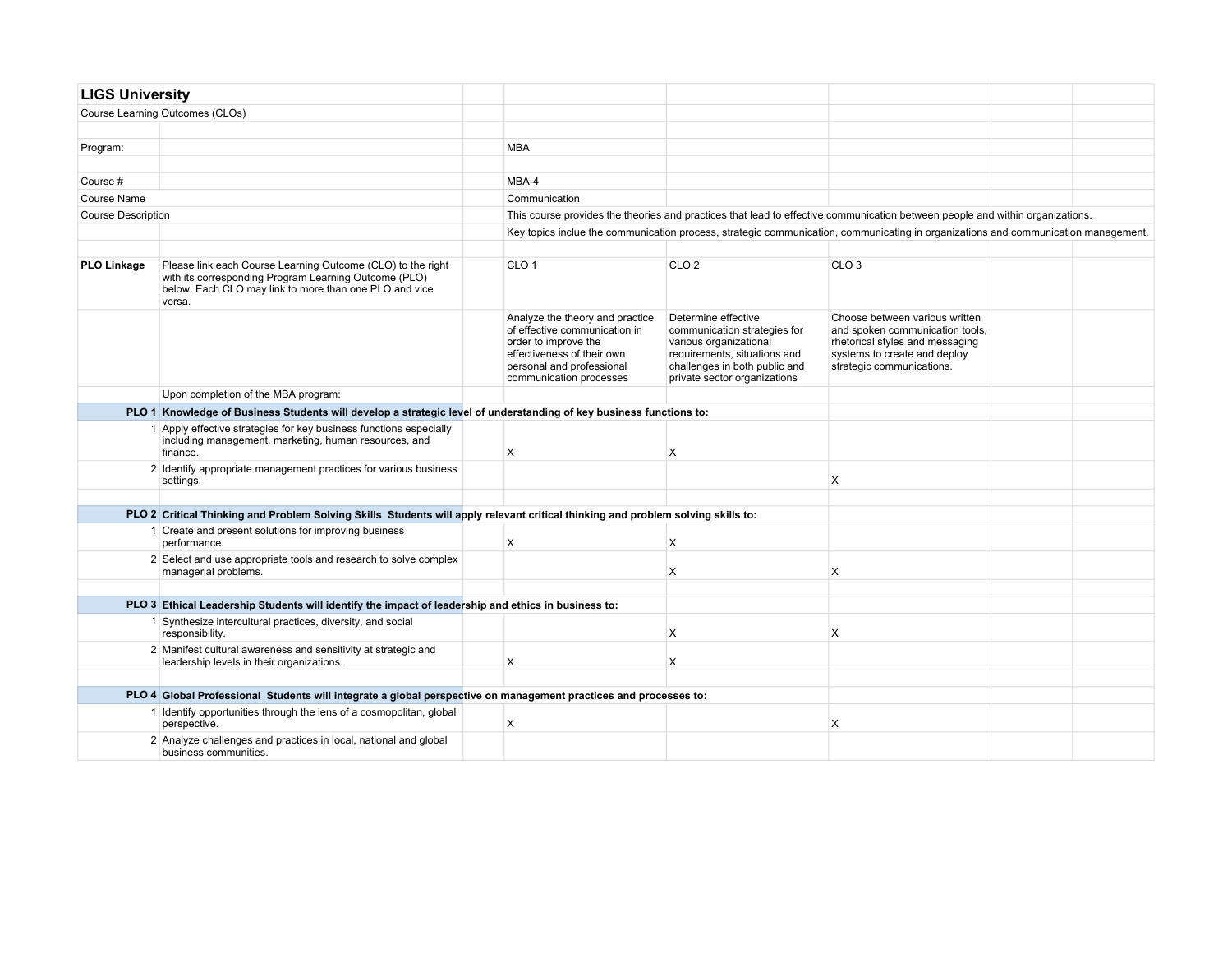| <b>LIGS University</b>    |                                                                                                                                                                                          |            |                                                                                                                                                                                      |                                                                                                                                                                                     |                                                                                                                                                     |  |
|---------------------------|------------------------------------------------------------------------------------------------------------------------------------------------------------------------------------------|------------|--------------------------------------------------------------------------------------------------------------------------------------------------------------------------------------|-------------------------------------------------------------------------------------------------------------------------------------------------------------------------------------|-----------------------------------------------------------------------------------------------------------------------------------------------------|--|
|                           | Course Learning Outcomes (CLOs)                                                                                                                                                          |            |                                                                                                                                                                                      |                                                                                                                                                                                     |                                                                                                                                                     |  |
|                           |                                                                                                                                                                                          |            |                                                                                                                                                                                      |                                                                                                                                                                                     |                                                                                                                                                     |  |
| Program:                  |                                                                                                                                                                                          | <b>MBA</b> |                                                                                                                                                                                      |                                                                                                                                                                                     |                                                                                                                                                     |  |
|                           |                                                                                                                                                                                          |            |                                                                                                                                                                                      |                                                                                                                                                                                     |                                                                                                                                                     |  |
| Course #                  |                                                                                                                                                                                          | MBA-2      |                                                                                                                                                                                      |                                                                                                                                                                                     |                                                                                                                                                     |  |
| Course Name               |                                                                                                                                                                                          | Finance    |                                                                                                                                                                                      |                                                                                                                                                                                     |                                                                                                                                                     |  |
| <b>Course Description</b> |                                                                                                                                                                                          |            |                                                                                                                                                                                      |                                                                                                                                                                                     | This course is designed as an intense introduction to the finance function for non-financial managers including concepts, functions and activities. |  |
|                           |                                                                                                                                                                                          |            |                                                                                                                                                                                      |                                                                                                                                                                                     | Key topics include the finance function, financial statement and ratio analysis, financial strategies for organizations, and the financial markets  |  |
|                           |                                                                                                                                                                                          |            |                                                                                                                                                                                      |                                                                                                                                                                                     |                                                                                                                                                     |  |
| <b>PLO Linkage</b>        | Please link each Course Learning Outcome (CLO) to the right<br>with its corresponding Program Learning Outcome (PLO)<br>below. Each CLO may link to more than one PLO and vice<br>versa. |            | CLO <sub>1</sub>                                                                                                                                                                     | CLO <sub>2</sub>                                                                                                                                                                    | CLO <sub>3</sub>                                                                                                                                    |  |
|                           |                                                                                                                                                                                          |            | Evaluate the role of an effective<br>financial function within an<br>organizatio, including financial<br>statement and ratio analysis, and<br>strategy development and<br>execution. | Use qualitative and quantitiative<br>methods to determine effective<br>financial market strategies and<br>models for organizations of<br>various sizes and financial<br>situations. | Apply quantitative methods to the<br>analysis and practice of financial<br>markets, including debt, equity<br>and derivative marketplaces.          |  |
|                           | Upon completion of the MBA program:                                                                                                                                                      |            |                                                                                                                                                                                      |                                                                                                                                                                                     |                                                                                                                                                     |  |
|                           | PLO 1 Knowledge of Business Students will develop a strategic level of understanding of key business functions to:                                                                       |            |                                                                                                                                                                                      |                                                                                                                                                                                     |                                                                                                                                                     |  |
|                           | 1 Apply effective strategies for key business functions especially<br>including management, marketing, human resources, and<br>finance.                                                  |            | $\mathsf{X}$                                                                                                                                                                         | X                                                                                                                                                                                   | $\mathsf{x}$                                                                                                                                        |  |
|                           | 2 Identify appropriate management practices for various business<br>settings.                                                                                                            |            | $\mathsf{X}$                                                                                                                                                                         | $\mathsf{X}$                                                                                                                                                                        | $\mathsf{X}$                                                                                                                                        |  |
|                           |                                                                                                                                                                                          |            |                                                                                                                                                                                      |                                                                                                                                                                                     |                                                                                                                                                     |  |
|                           | PLO 2 Critical Thinking and Problem Solving Skills Students will apply relevant critical thinking and problem solving skills to:                                                         |            |                                                                                                                                                                                      |                                                                                                                                                                                     |                                                                                                                                                     |  |
|                           | 1 Create and present solutions for improving business<br>performance.                                                                                                                    |            | $\mathsf{x}$                                                                                                                                                                         | X                                                                                                                                                                                   | $\mathsf{x}$                                                                                                                                        |  |
|                           | 2 Select and use appropriate tools and research to solve complex<br>managerial problems.                                                                                                 |            | $\mathsf{X}$                                                                                                                                                                         | $\mathsf{X}$                                                                                                                                                                        | $\mathsf{X}$                                                                                                                                        |  |
|                           | PLO 3 Ethical Leadership Students will identify the impact of leadership and ethics in business to:                                                                                      |            |                                                                                                                                                                                      |                                                                                                                                                                                     |                                                                                                                                                     |  |
|                           | 1 Synthesize intercultural practices, diversity, and social<br>responsibility.                                                                                                           |            | $\mathsf{X}$                                                                                                                                                                         | $\mathsf{X}$                                                                                                                                                                        |                                                                                                                                                     |  |
|                           | 2 Manifest cultural awareness and sensitivity at strategic and<br>leadership levels in their organizations.                                                                              |            | $\mathsf{X}$                                                                                                                                                                         | X                                                                                                                                                                                   |                                                                                                                                                     |  |
|                           | PLO 4 Global Professional Students will integrate a global perspective on management practices and processes to:                                                                         |            |                                                                                                                                                                                      |                                                                                                                                                                                     |                                                                                                                                                     |  |
|                           | 1 Identify opportunities through the lens of a cosmopolitan, global<br>perspective.                                                                                                      |            | $\mathsf{X}$                                                                                                                                                                         | $\mathsf{X}$                                                                                                                                                                        |                                                                                                                                                     |  |
|                           | 2 Analyze challenges and practices in local, national and global<br>business communities.                                                                                                |            | $\mathsf{X}$                                                                                                                                                                         | X                                                                                                                                                                                   |                                                                                                                                                     |  |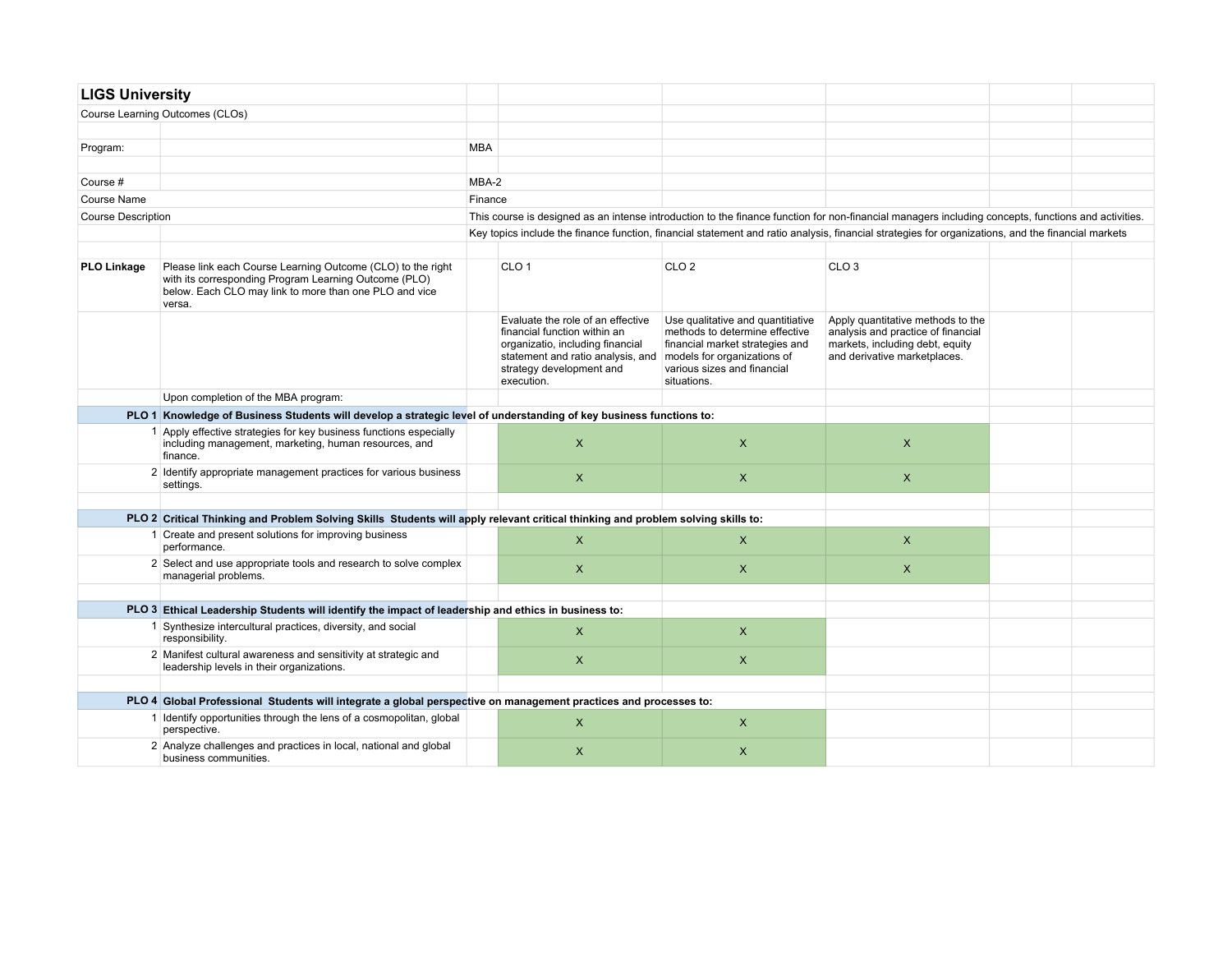|                           | <b>LIGS University</b>                                                                                                                                                                   |  |                                                                                                                                                                                          |                                                                               |                                                                                                                                                                |  |  |
|---------------------------|------------------------------------------------------------------------------------------------------------------------------------------------------------------------------------------|--|------------------------------------------------------------------------------------------------------------------------------------------------------------------------------------------|-------------------------------------------------------------------------------|----------------------------------------------------------------------------------------------------------------------------------------------------------------|--|--|
|                           | Course Learning Outcomes (CLOs)                                                                                                                                                          |  |                                                                                                                                                                                          |                                                                               |                                                                                                                                                                |  |  |
|                           |                                                                                                                                                                                          |  |                                                                                                                                                                                          |                                                                               |                                                                                                                                                                |  |  |
| Program:                  |                                                                                                                                                                                          |  | <b>MBA</b>                                                                                                                                                                               |                                                                               |                                                                                                                                                                |  |  |
|                           |                                                                                                                                                                                          |  |                                                                                                                                                                                          |                                                                               |                                                                                                                                                                |  |  |
| Course #                  |                                                                                                                                                                                          |  | MBA-3                                                                                                                                                                                    |                                                                               |                                                                                                                                                                |  |  |
| Course Name               |                                                                                                                                                                                          |  | Human Resources                                                                                                                                                                          |                                                                               |                                                                                                                                                                |  |  |
| <b>Course Description</b> |                                                                                                                                                                                          |  |                                                                                                                                                                                          |                                                                               | This course provides a review of the human capital management process as it manifests in the Human Resource function.                                          |  |  |
|                           |                                                                                                                                                                                          |  |                                                                                                                                                                                          |                                                                               | Key topics include a review of HR history and role, recruitment and training, HR's role in management strategy, performance management and career development. |  |  |
|                           |                                                                                                                                                                                          |  |                                                                                                                                                                                          |                                                                               |                                                                                                                                                                |  |  |
| <b>PLO Linkage</b>        | Please link each Course Learning Outcome (CLO) to the right<br>with its corresponding Program Learning Outcome (PLO)<br>below. Each CLO may link to more than one PLO and vice<br>versa. |  | CLO <sub>1</sub>                                                                                                                                                                         | CLO <sub>2</sub>                                                              | CLO <sub>3</sub>                                                                                                                                               |  |  |
|                           |                                                                                                                                                                                          |  | Assess the key strategic role and Reivew HR functions, including<br>inputs to Human Resource<br>Management and how they have   management, employee<br>evolved in various organizations. | training, performance<br>recruitment and retention and<br>career development. | Analyze the role HR plays in<br>strategic alignment between an<br>organization's various<br>stakeholders at the human<br>capital level.                        |  |  |
|                           | Upon completion of the MBA program:                                                                                                                                                      |  |                                                                                                                                                                                          |                                                                               |                                                                                                                                                                |  |  |
|                           | PLO 1 Knowledge of Business Students will develop a strategic level of understanding of key business functions to:                                                                       |  |                                                                                                                                                                                          |                                                                               |                                                                                                                                                                |  |  |
|                           | 1 Apply effective strategies for key business functions especially<br>including management, marketing, human resources, and<br>finance.                                                  |  | $\mathsf{X}$                                                                                                                                                                             | $\mathsf{x}$                                                                  | $\mathsf{X}$                                                                                                                                                   |  |  |
|                           | 2 Identify appropriate management practices for various business<br>settings.                                                                                                            |  | $\mathsf{x}$                                                                                                                                                                             | $\mathsf{X}$                                                                  | $\mathsf{x}$                                                                                                                                                   |  |  |
|                           |                                                                                                                                                                                          |  |                                                                                                                                                                                          |                                                                               |                                                                                                                                                                |  |  |
|                           | PLO 2 Critical Thinking and Problem Solving Skills Students will apply relevant critical thinking and problem solving skills to:                                                         |  |                                                                                                                                                                                          |                                                                               |                                                                                                                                                                |  |  |
|                           | 1 Create and present solutions for improving business<br>performance.                                                                                                                    |  | $\pmb{\times}$                                                                                                                                                                           | $\mathsf{x}$                                                                  | $\pmb{\times}$                                                                                                                                                 |  |  |
|                           | 2 Select and use appropriate tools and research to solve complex<br>managerial problems.                                                                                                 |  | $\mathsf{x}$                                                                                                                                                                             | $\mathsf{x}$                                                                  | $\mathsf{x}$                                                                                                                                                   |  |  |
|                           |                                                                                                                                                                                          |  |                                                                                                                                                                                          |                                                                               |                                                                                                                                                                |  |  |
|                           | PLO 3 Ethical Leadership Students will identify the impact of leadership and ethics in business to:                                                                                      |  |                                                                                                                                                                                          |                                                                               |                                                                                                                                                                |  |  |
|                           | 1 Synthesize intercultural practices, diversity, and social<br>responsibility.                                                                                                           |  | $\times$                                                                                                                                                                                 | $\mathsf{X}$                                                                  | $\mathsf{X}$                                                                                                                                                   |  |  |
|                           | 2 Manifest cultural awareness and sensitivity at strategic and<br>leadership levels in their organizations.                                                                              |  | $\pmb{\times}$                                                                                                                                                                           | $\mathsf{X}$                                                                  | $\pmb{\times}$                                                                                                                                                 |  |  |
|                           |                                                                                                                                                                                          |  |                                                                                                                                                                                          |                                                                               |                                                                                                                                                                |  |  |
|                           | PLO 4 Global Professional Students will integrate a global perspective on management practices and processes to:                                                                         |  |                                                                                                                                                                                          |                                                                               |                                                                                                                                                                |  |  |
|                           | 1 Identify opportunities through the lens of a cosmopolitan, global<br>perspective.                                                                                                      |  | $\times$                                                                                                                                                                                 | X                                                                             | $\mathsf{X}$                                                                                                                                                   |  |  |
|                           | 2 Analyze challenges and practices in local, national and global<br>business communities.                                                                                                |  | $\mathsf{X}$                                                                                                                                                                             | $\mathsf{x}$                                                                  | $\pmb{\times}$                                                                                                                                                 |  |  |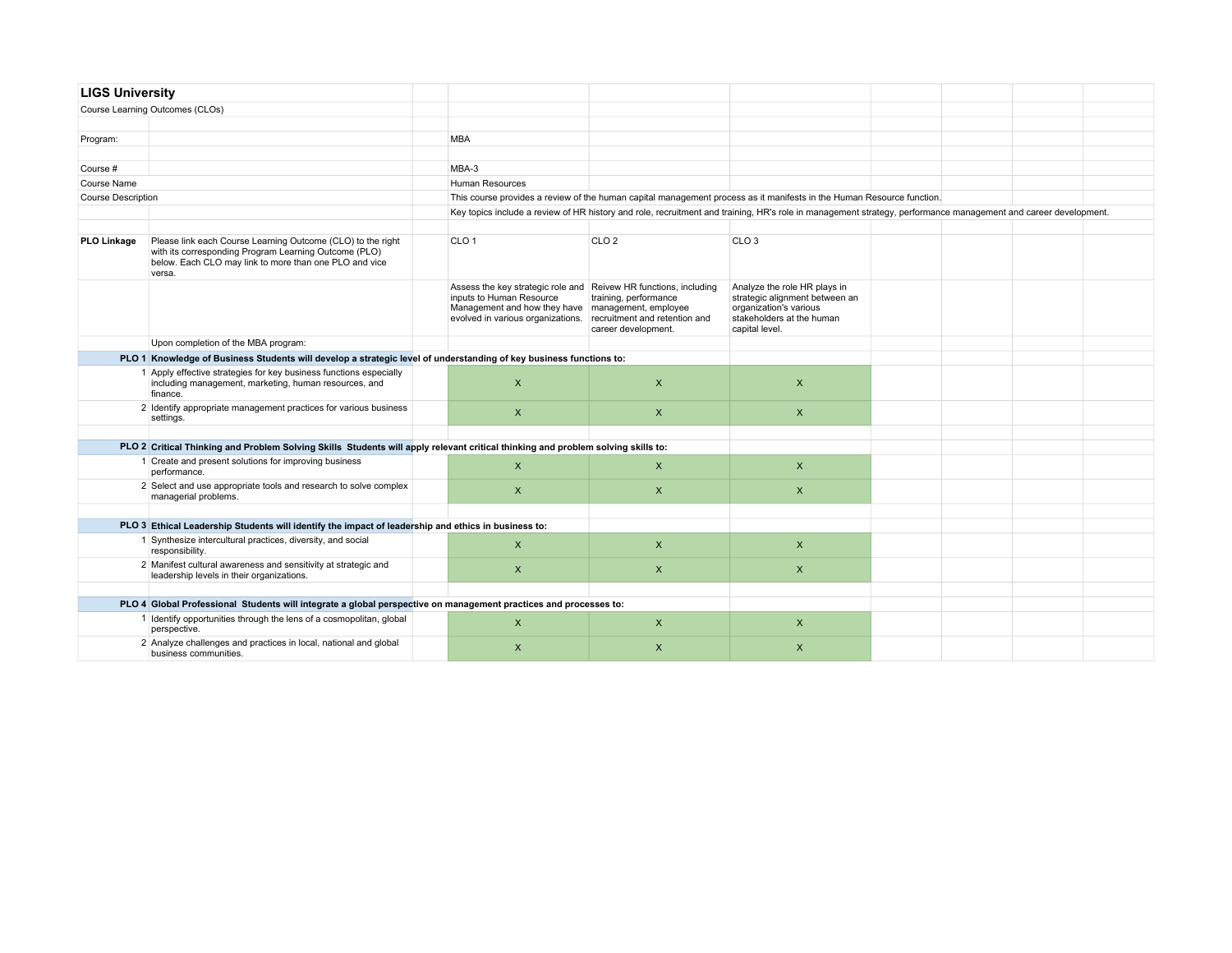| <b>LIGS University</b> |                                                                                                                                                                                          |                                                                                                                                                               |                                                                                                                                                      |                                                                                                                                                                           |  |  |
|------------------------|------------------------------------------------------------------------------------------------------------------------------------------------------------------------------------------|---------------------------------------------------------------------------------------------------------------------------------------------------------------|------------------------------------------------------------------------------------------------------------------------------------------------------|---------------------------------------------------------------------------------------------------------------------------------------------------------------------------|--|--|
|                        | Course Learning Outcomes (CLOs)                                                                                                                                                          |                                                                                                                                                               |                                                                                                                                                      |                                                                                                                                                                           |  |  |
|                        |                                                                                                                                                                                          |                                                                                                                                                               |                                                                                                                                                      |                                                                                                                                                                           |  |  |
| Program:               |                                                                                                                                                                                          | <b>MBA</b>                                                                                                                                                    |                                                                                                                                                      |                                                                                                                                                                           |  |  |
|                        |                                                                                                                                                                                          |                                                                                                                                                               |                                                                                                                                                      |                                                                                                                                                                           |  |  |
| Course #               |                                                                                                                                                                                          | MBA-5                                                                                                                                                         |                                                                                                                                                      |                                                                                                                                                                           |  |  |
| Course Name            |                                                                                                                                                                                          | Marketing                                                                                                                                                     |                                                                                                                                                      |                                                                                                                                                                           |  |  |
| Course Description     |                                                                                                                                                                                          |                                                                                                                                                               |                                                                                                                                                      | This course explores the theories and practices behind effective and strategic marketing for various sized organizations.                                                 |  |  |
|                        |                                                                                                                                                                                          |                                                                                                                                                               |                                                                                                                                                      | Key topics include the theoretical grounding of marketing, marketing practices and functions, marketing across borders and cultures and emerging techniques in marketing. |  |  |
|                        |                                                                                                                                                                                          |                                                                                                                                                               |                                                                                                                                                      |                                                                                                                                                                           |  |  |
| PLO Linkage            | Please link each Course Learning Outcome (CLO) to the right<br>with its corresponding Program Learning Outcome (PLO)<br>below. Each CLO may link to more than one PLO and vice<br>versa. | CLO <sub>1</sub>                                                                                                                                              | CLO <sub>2</sub>                                                                                                                                     | CLO <sub>3</sub>                                                                                                                                                          |  |  |
|                        |                                                                                                                                                                                          | Analyze the impact of various<br>marketing theories on strategic<br>ane effective marketing<br>campaigns, in traditional and<br>digital marketing frameworks. | Evaluate the practice of<br>marketing, from research,<br>positioning, messaging and<br>executing marketing campaigns<br>using various media sources. | Assess the role of marketing in<br>various public and private<br>organizations to determine<br>marketing messages and tools<br>for effective marketing.                   |  |  |
|                        | Upon completion of the MBA program:                                                                                                                                                      |                                                                                                                                                               |                                                                                                                                                      |                                                                                                                                                                           |  |  |
|                        | PLO 1 Knowledge of Business Students will develop a strategic level of understanding of key business functions to:                                                                       |                                                                                                                                                               |                                                                                                                                                      |                                                                                                                                                                           |  |  |
|                        | 1 Apply effective strategies for key business functions especially<br>including management, marketing, human resources, and<br>finance.                                                  | $\boldsymbol{\mathsf{x}}$                                                                                                                                     |                                                                                                                                                      | $\boldsymbol{\mathsf{x}}$                                                                                                                                                 |  |  |
|                        | 2 Identify appropriate management practices for various business<br>settings.                                                                                                            | X                                                                                                                                                             |                                                                                                                                                      | $\mathsf{x}$                                                                                                                                                              |  |  |
|                        |                                                                                                                                                                                          |                                                                                                                                                               |                                                                                                                                                      |                                                                                                                                                                           |  |  |
|                        | PLO 2 Critical Thinking and Problem Solving Skills Students will apply relevant critical thinking and problem solving skills to:                                                         |                                                                                                                                                               |                                                                                                                                                      |                                                                                                                                                                           |  |  |
|                        | 1 Create and present solutions for improving business<br>performance.                                                                                                                    | $\pmb{\mathsf{x}}$                                                                                                                                            | X                                                                                                                                                    |                                                                                                                                                                           |  |  |
|                        | 2 Select and use appropriate tools and research to solve complex<br>managerial problems.                                                                                                 | $\mathbf x$                                                                                                                                                   | $\mathbf{x}$                                                                                                                                         |                                                                                                                                                                           |  |  |
|                        |                                                                                                                                                                                          |                                                                                                                                                               |                                                                                                                                                      |                                                                                                                                                                           |  |  |
|                        | PLO 3 Ethical Leadership Students will identify the impact of leadership and ethics in business to:                                                                                      |                                                                                                                                                               |                                                                                                                                                      |                                                                                                                                                                           |  |  |
|                        | 1 Synthesize intercultural practices, diversity, and social<br>responsibility.                                                                                                           |                                                                                                                                                               |                                                                                                                                                      | $\mathsf{x}$                                                                                                                                                              |  |  |
|                        | 2 Manifest cultural awareness and sensitivity at strategic and<br>leadership levels in their organizations.                                                                              | $\mathsf{x}$                                                                                                                                                  | $\boldsymbol{x}$                                                                                                                                     |                                                                                                                                                                           |  |  |
|                        |                                                                                                                                                                                          |                                                                                                                                                               |                                                                                                                                                      |                                                                                                                                                                           |  |  |
|                        | PLO 4 Global Professional Students will integrate a global perspective on management practices and processes to:                                                                         |                                                                                                                                                               |                                                                                                                                                      |                                                                                                                                                                           |  |  |
|                        | 1 Identify opportunities through the lens of a cosmopolitan, global<br>perspective.                                                                                                      | $\pmb{\mathsf{x}}$                                                                                                                                            |                                                                                                                                                      | $\mathsf{x}$                                                                                                                                                              |  |  |
|                        | 2 Analyze challenges and practices in local, national and global<br>business communities.                                                                                                | $\mathsf{x}$                                                                                                                                                  | $\boldsymbol{\mathsf{x}}$                                                                                                                            |                                                                                                                                                                           |  |  |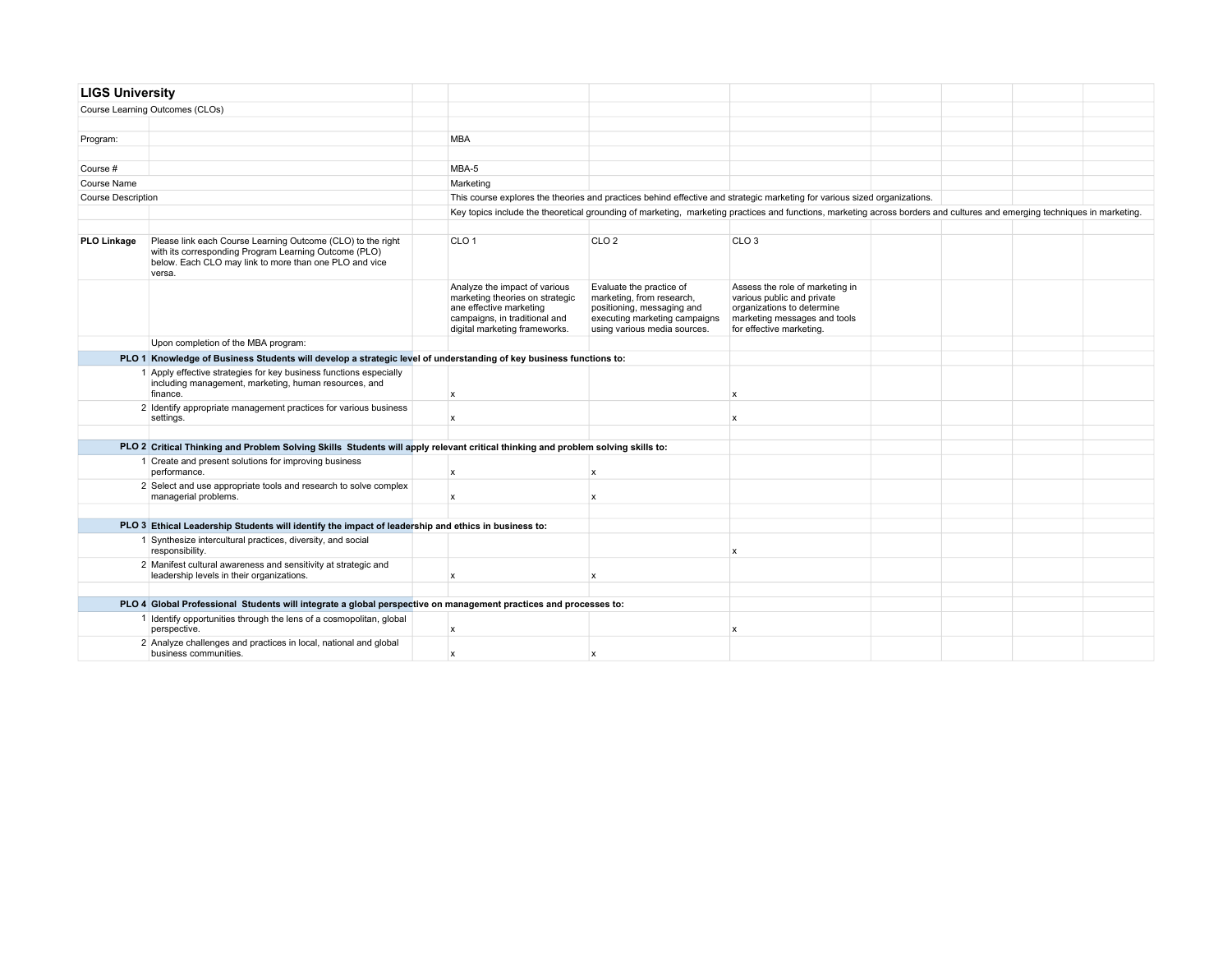| <b>LIGS University</b>    |                                                                                                                                  |                                                                                                                                                                                                        |                                                                                                                                                                                            |                                                                                                                                                                           |   |          |  |  |
|---------------------------|----------------------------------------------------------------------------------------------------------------------------------|--------------------------------------------------------------------------------------------------------------------------------------------------------------------------------------------------------|--------------------------------------------------------------------------------------------------------------------------------------------------------------------------------------------|---------------------------------------------------------------------------------------------------------------------------------------------------------------------------|---|----------|--|--|
|                           | Course Learning Outcomes (CLOs)                                                                                                  |                                                                                                                                                                                                        |                                                                                                                                                                                            |                                                                                                                                                                           |   |          |  |  |
|                           |                                                                                                                                  |                                                                                                                                                                                                        |                                                                                                                                                                                            |                                                                                                                                                                           |   |          |  |  |
| Program:                  |                                                                                                                                  | <b>MBA</b>                                                                                                                                                                                             |                                                                                                                                                                                            |                                                                                                                                                                           |   |          |  |  |
|                           |                                                                                                                                  |                                                                                                                                                                                                        |                                                                                                                                                                                            |                                                                                                                                                                           |   |          |  |  |
| Course #                  |                                                                                                                                  | MBA-6                                                                                                                                                                                                  |                                                                                                                                                                                            |                                                                                                                                                                           |   |          |  |  |
| Course Name               |                                                                                                                                  | Intercultural Communication                                                                                                                                                                            |                                                                                                                                                                                            |                                                                                                                                                                           |   |          |  |  |
| <b>Course Description</b> |                                                                                                                                  |                                                                                                                                                                                                        | This course explores the theoretical frameworks and practical strategies for communicating across cultural boundaries.                                                                     |                                                                                                                                                                           |   |          |  |  |
|                           |                                                                                                                                  |                                                                                                                                                                                                        | Key topics include the basis for cultural communication and sensitivity, impact of the international environment on communication and developing communication strategies across cultures. |                                                                                                                                                                           |   |          |  |  |
|                           |                                                                                                                                  |                                                                                                                                                                                                        |                                                                                                                                                                                            |                                                                                                                                                                           |   |          |  |  |
| <b>PLO Linkage</b>        |                                                                                                                                  | CLO <sub>1</sub>                                                                                                                                                                                       | CLO <sub>2</sub>                                                                                                                                                                           | CLO <sub>3</sub>                                                                                                                                                          |   |          |  |  |
|                           |                                                                                                                                  | Analyze the theoretical<br>frameworks for purposeful cross<br>cultural communication to<br>determine communication<br>stategies that achieve desired<br>results for various types of<br>organizations. | Evaluate cross-cultural<br>communication strategies against<br>personal, group and<br>organizational situations and<br>challenges in both domestic and<br>global settings.                 | Examine the impact of cultural<br>and customary identity, on<br>effective communications for<br>individuals, groups and<br>organizations in various national<br>settings. |   |          |  |  |
|                           | PLO 1 Knowledge of Business Students will develop a strategic level of understanding of key business functions to:               |                                                                                                                                                                                                        |                                                                                                                                                                                            |                                                                                                                                                                           |   |          |  |  |
|                           | 1 Apply effective strategies for key business functions especially if $X$                                                        |                                                                                                                                                                                                        | $\boldsymbol{\mathsf{X}}$                                                                                                                                                                  |                                                                                                                                                                           |   |          |  |  |
|                           | 2 Identify appropriate management practices for various business settings. X                                                     |                                                                                                                                                                                                        |                                                                                                                                                                                            | X                                                                                                                                                                         |   |          |  |  |
|                           |                                                                                                                                  |                                                                                                                                                                                                        |                                                                                                                                                                                            |                                                                                                                                                                           | X |          |  |  |
|                           | PLO 2 Critical Thinking and Problem Solving Skills Students will apply relevant critical thinking and problem solving skills to: |                                                                                                                                                                                                        |                                                                                                                                                                                            |                                                                                                                                                                           |   |          |  |  |
|                           | 1 Create and present solutions for improving business performance.                                                               |                                                                                                                                                                                                        | $\times$                                                                                                                                                                                   | X                                                                                                                                                                         |   |          |  |  |
|                           | 2 Select and use appropriate tools and research to solve complex man X                                                           |                                                                                                                                                                                                        |                                                                                                                                                                                            | X                                                                                                                                                                         | X |          |  |  |
|                           |                                                                                                                                  |                                                                                                                                                                                                        |                                                                                                                                                                                            |                                                                                                                                                                           | X |          |  |  |
|                           | <b>PLO 3</b> Ethical Leadership Students will identify the impact of leadership and ethics in business to:                       |                                                                                                                                                                                                        |                                                                                                                                                                                            |                                                                                                                                                                           |   |          |  |  |
|                           | 1 Synthesize intercultural practices, diversity, and social responsibility.                                                      |                                                                                                                                                                                                        | $\times$                                                                                                                                                                                   | X                                                                                                                                                                         |   | $\times$ |  |  |
|                           | 2 Manifest cultural awareness and sensitivity at strategic and leadersl X                                                        |                                                                                                                                                                                                        | $\times$                                                                                                                                                                                   | X                                                                                                                                                                         | X |          |  |  |
|                           |                                                                                                                                  |                                                                                                                                                                                                        |                                                                                                                                                                                            |                                                                                                                                                                           | X |          |  |  |
|                           | PLO 4 Global Professional Students will integrate a global perspective on management practices and processes to:                 |                                                                                                                                                                                                        |                                                                                                                                                                                            |                                                                                                                                                                           |   | $\times$ |  |  |
|                           | 1 Identify opportunities through the lens of a cosmopolitan, global perspectiv X                                                 |                                                                                                                                                                                                        | $\times$                                                                                                                                                                                   |                                                                                                                                                                           |   | $\times$ |  |  |
|                           | 2 Analyze challenges and practices in local, national and $g \circ \theta$                                                       |                                                                                                                                                                                                        |                                                                                                                                                                                            |                                                                                                                                                                           |   |          |  |  |
|                           | 2 Analyze challenges and practices in local, r X                                                                                 |                                                                                                                                                                                                        |                                                                                                                                                                                            |                                                                                                                                                                           |   |          |  |  |
|                           |                                                                                                                                  |                                                                                                                                                                                                        |                                                                                                                                                                                            |                                                                                                                                                                           |   | X        |  |  |
|                           |                                                                                                                                  |                                                                                                                                                                                                        |                                                                                                                                                                                            |                                                                                                                                                                           |   | X        |  |  |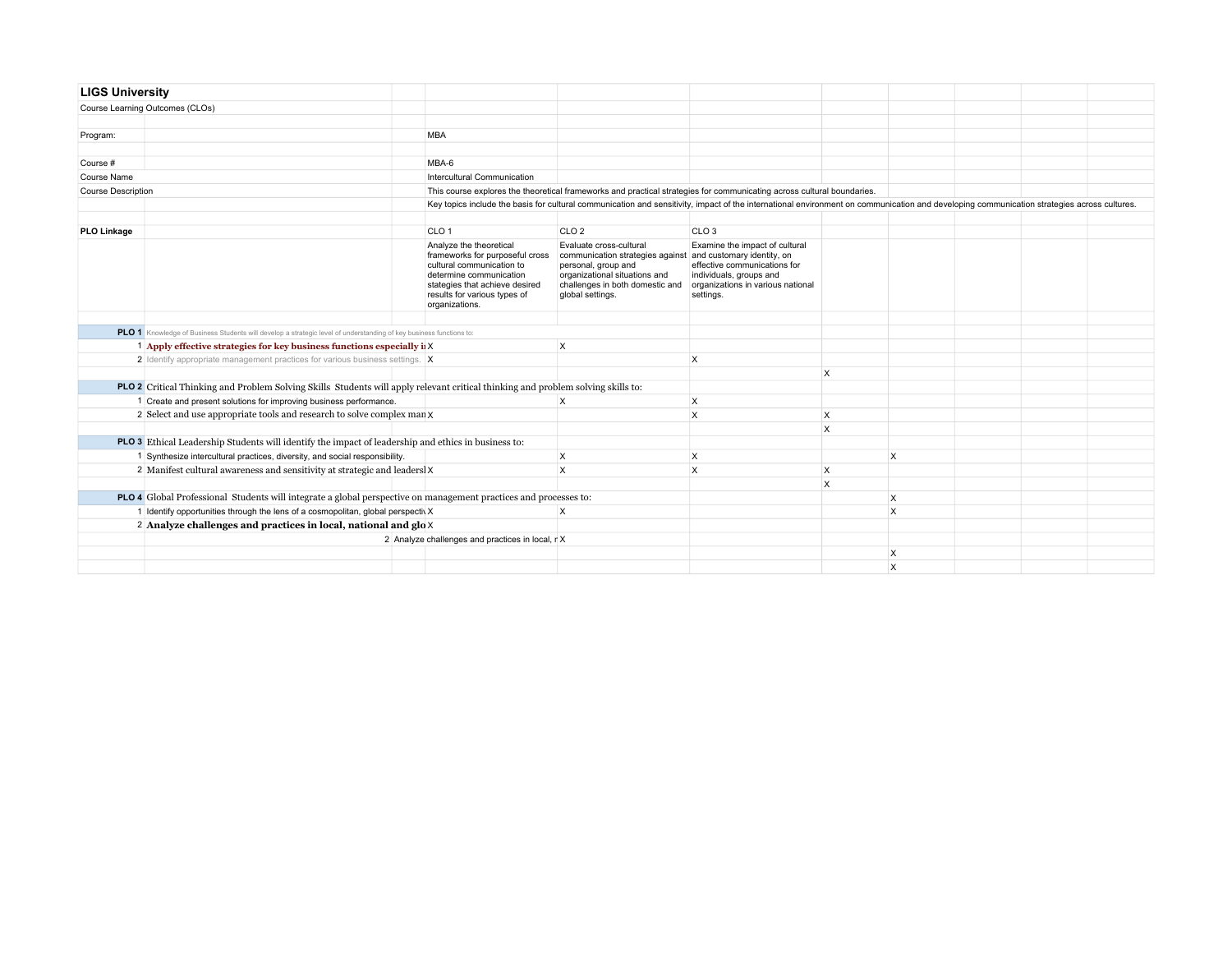| <b>LIGS University</b>    |                                                                                                                                                                                          |                                                                                                                                  |                                                                                                                                                    |                                                                                                                                                                            |  |  |
|---------------------------|------------------------------------------------------------------------------------------------------------------------------------------------------------------------------------------|----------------------------------------------------------------------------------------------------------------------------------|----------------------------------------------------------------------------------------------------------------------------------------------------|----------------------------------------------------------------------------------------------------------------------------------------------------------------------------|--|--|
|                           | Course Learning Outcomes (CLOs)                                                                                                                                                          |                                                                                                                                  |                                                                                                                                                    |                                                                                                                                                                            |  |  |
|                           |                                                                                                                                                                                          |                                                                                                                                  |                                                                                                                                                    |                                                                                                                                                                            |  |  |
| Program:                  |                                                                                                                                                                                          | <b>MBA</b>                                                                                                                       |                                                                                                                                                    |                                                                                                                                                                            |  |  |
| Specialization            |                                                                                                                                                                                          | Strategic Management                                                                                                             |                                                                                                                                                    |                                                                                                                                                                            |  |  |
| Course #                  |                                                                                                                                                                                          | MBA-7                                                                                                                            |                                                                                                                                                    |                                                                                                                                                                            |  |  |
| Course Name               |                                                                                                                                                                                          | Strategic Management                                                                                                             |                                                                                                                                                    |                                                                                                                                                                            |  |  |
| <b>Course Description</b> |                                                                                                                                                                                          |                                                                                                                                  |                                                                                                                                                    | This course examines the role and process of the strategic framework in organizational leadership and management.                                                          |  |  |
|                           |                                                                                                                                                                                          |                                                                                                                                  |                                                                                                                                                    | Key topics include development and execution of strategy, role of strategy in organizational direction and success, and various strategic management theories and tactics. |  |  |
|                           |                                                                                                                                                                                          |                                                                                                                                  |                                                                                                                                                    |                                                                                                                                                                            |  |  |
| <b>PLO Linkage</b>        | Please link each Course Learning Outcome (CLO) to the right<br>with its corresponding Program Learning Outcome (PLO)<br>below. Each CLO may link to more than one PLO and vice<br>versa. | CLO <sub>1</sub>                                                                                                                 | CLO <sub>2</sub>                                                                                                                                   | CLO <sub>3</sub>                                                                                                                                                           |  |  |
|                           |                                                                                                                                                                                          | Evaluate various approaches to<br>selecting and creating strategy<br>that fit for an organization's size,<br>scope and structure | Analyze the implementation of<br>strategy and its impact on an<br>organization's culture,<br>performance and effectiveness<br>for its stakeholders | Assess the impact of strategic<br>change on an organizaiton<br>through the filters of its internal<br>and external environments                                            |  |  |
|                           | Upon completion of the MBA program:                                                                                                                                                      |                                                                                                                                  |                                                                                                                                                    |                                                                                                                                                                            |  |  |
|                           | PLO 1 Knowledge of Business Students will develop a strategic level of understanding of key business functions to:                                                                       |                                                                                                                                  |                                                                                                                                                    |                                                                                                                                                                            |  |  |
|                           | 1 Apply effective strategies for key business functions especially<br>including management, marketing, human resources, and<br>finance.                                                  | $\mathsf{x}$                                                                                                                     | $\mathsf{x}$                                                                                                                                       | $\times$                                                                                                                                                                   |  |  |
|                           | 2 Identify appropriate management practices for various business<br>settings.                                                                                                            | $\mathsf{x}$                                                                                                                     | $\mathsf{x}$                                                                                                                                       | $\mathsf{X}$                                                                                                                                                               |  |  |
|                           |                                                                                                                                                                                          |                                                                                                                                  |                                                                                                                                                    |                                                                                                                                                                            |  |  |
|                           | PLO 2 Critical Thinking and Problem Solving Skills Students will apply relevant critical thinking and problem solving skills to:                                                         |                                                                                                                                  |                                                                                                                                                    |                                                                                                                                                                            |  |  |
|                           | 1 Create and present solutions for improving business<br>performance.                                                                                                                    | $\pmb{\times}$                                                                                                                   | $\mathsf{x}$                                                                                                                                       | $\pmb{\times}$                                                                                                                                                             |  |  |
|                           | 2 Select and use appropriate tools and research to solve complex<br>managerial problems.                                                                                                 | $\mathsf{x}$                                                                                                                     | $\pmb{\times}$                                                                                                                                     | $\mathsf{x}$                                                                                                                                                               |  |  |
|                           |                                                                                                                                                                                          |                                                                                                                                  |                                                                                                                                                    |                                                                                                                                                                            |  |  |
|                           | PLO 3 Ethical Leadership Students will identify the impact of leadership and ethics in business to:                                                                                      |                                                                                                                                  |                                                                                                                                                    |                                                                                                                                                                            |  |  |
|                           | 1 Synthesize intercultural practices, diversity, and social<br>responsibility.                                                                                                           | $\pmb{\times}$                                                                                                                   | $\times$                                                                                                                                           | $\pmb{\times}$                                                                                                                                                             |  |  |
|                           | 2 Manifest cultural awareness and sensitivity at strategic and<br>leadership levels in their organizations.                                                                              | X                                                                                                                                | X                                                                                                                                                  | X                                                                                                                                                                          |  |  |
|                           |                                                                                                                                                                                          |                                                                                                                                  |                                                                                                                                                    |                                                                                                                                                                            |  |  |
|                           | PLO 4 Global Professional Students will integrate a global perspective on management practices and processes to:                                                                         |                                                                                                                                  |                                                                                                                                                    |                                                                                                                                                                            |  |  |
|                           | 1 Identify opportunities through the lens of a cosmopolitan, global<br>perspective.                                                                                                      | X                                                                                                                                | $\boldsymbol{\mathsf{X}}$                                                                                                                          | X                                                                                                                                                                          |  |  |
|                           | 2 Analyze challenges and practices in local, national and global<br>business communities.                                                                                                | $\pmb{\times}$                                                                                                                   | $\pmb{\times}$                                                                                                                                     | $\pmb{\times}$                                                                                                                                                             |  |  |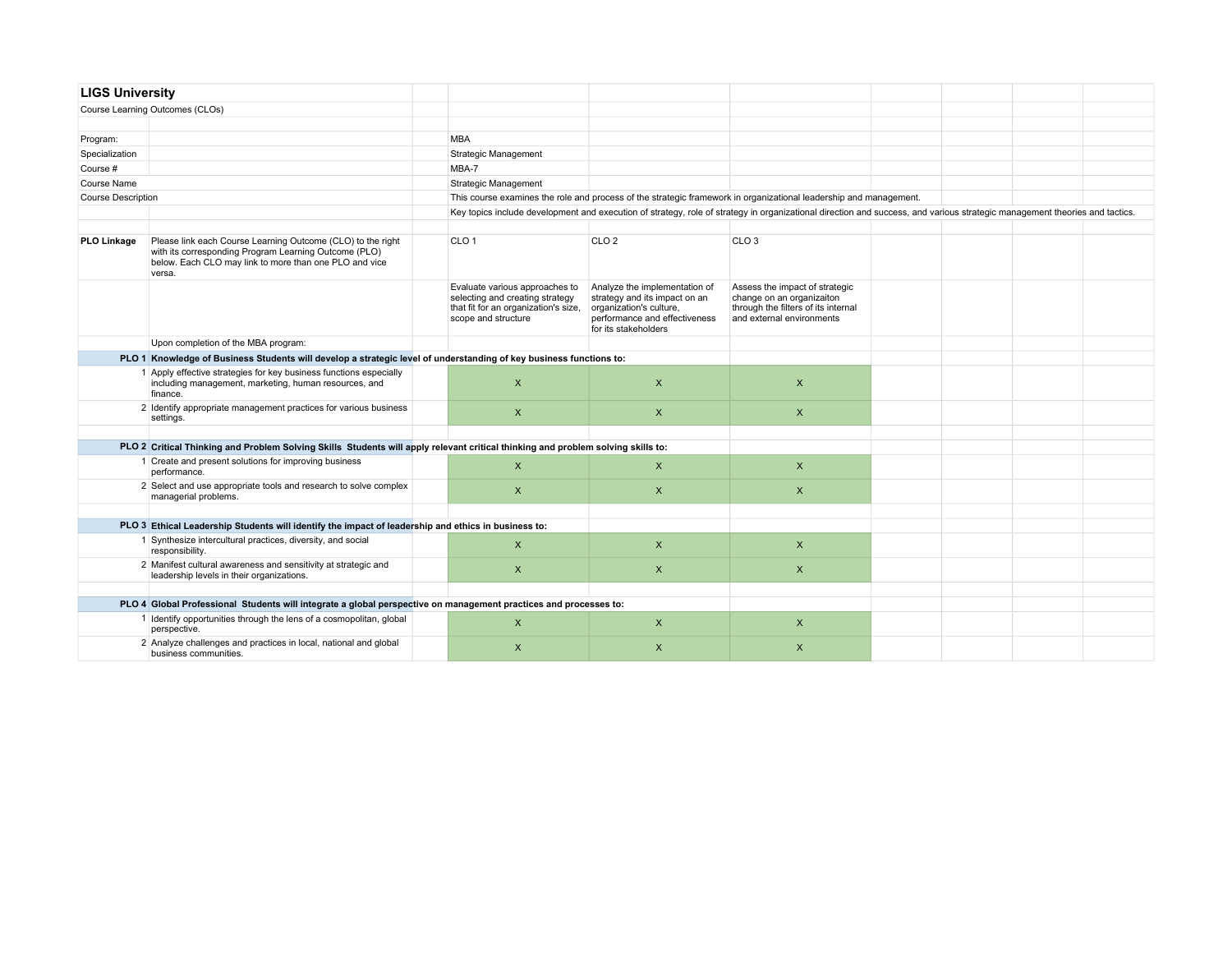| <b>LIGS University</b>    |                                                                                                                                                                                          |                                                                                                                                                           |                                                                                                                                                            |                                                                                                                                                  |  |  |
|---------------------------|------------------------------------------------------------------------------------------------------------------------------------------------------------------------------------------|-----------------------------------------------------------------------------------------------------------------------------------------------------------|------------------------------------------------------------------------------------------------------------------------------------------------------------|--------------------------------------------------------------------------------------------------------------------------------------------------|--|--|
|                           | Course Learning Outcomes (CLOs)                                                                                                                                                          |                                                                                                                                                           |                                                                                                                                                            |                                                                                                                                                  |  |  |
|                           |                                                                                                                                                                                          |                                                                                                                                                           |                                                                                                                                                            |                                                                                                                                                  |  |  |
| Program:                  |                                                                                                                                                                                          | <b>MBA</b>                                                                                                                                                |                                                                                                                                                            |                                                                                                                                                  |  |  |
| Specialization            |                                                                                                                                                                                          | Accounting                                                                                                                                                |                                                                                                                                                            |                                                                                                                                                  |  |  |
| Course #                  |                                                                                                                                                                                          | MBA-9                                                                                                                                                     |                                                                                                                                                            |                                                                                                                                                  |  |  |
| <b>Course Name</b>        |                                                                                                                                                                                          | <b>Financial Reporting and Analysis</b>                                                                                                                   |                                                                                                                                                            |                                                                                                                                                  |  |  |
| <b>Course Description</b> |                                                                                                                                                                                          |                                                                                                                                                           |                                                                                                                                                            | This course examines theory and contemporary practice of financial reporting, analysis and valuation in organizations of various size and scope. |  |  |
|                           |                                                                                                                                                                                          |                                                                                                                                                           |                                                                                                                                                            | Key topics include financial statement analysis, asset valuation, risk assessment and forecasting, reporting techniques and cost analysis.       |  |  |
|                           |                                                                                                                                                                                          |                                                                                                                                                           |                                                                                                                                                            |                                                                                                                                                  |  |  |
| PLO Linkage               | Please link each Course Learning Outcome (CLO) to the right<br>with its corresponding Program Learning Outcome (PLO)<br>below. Each CLO may link to more than one PLO and vice<br>versa. | CLO <sub>1</sub>                                                                                                                                          | CLO <sub>2</sub>                                                                                                                                           | CLO <sub>3</sub>                                                                                                                                 |  |  |
|                           |                                                                                                                                                                                          | Apply financial standards and<br>ratios to financial statements and<br>reports for a selection of for-<br>profit, non-profit and public<br>organizations. | Interprety financial data for the<br>purpose of constructing risk<br>assessment, valuation and<br>forecasting activities, reporting<br>finanicial results. | Analyze cost behavior patterns<br>and implications for break-even,<br>scalability and profitability<br>forecasts and reporting                   |  |  |
|                           | Upon completion of the MBA program:                                                                                                                                                      |                                                                                                                                                           |                                                                                                                                                            |                                                                                                                                                  |  |  |
|                           | PLO 1 Knowledge of Business Students will develop a strategic level of understanding of key business functions to:                                                                       |                                                                                                                                                           |                                                                                                                                                            |                                                                                                                                                  |  |  |
|                           | 1 Apply effective strategies for key business functions especially<br>including management, marketing, human resources, and<br>finance.                                                  | $\boldsymbol{\mathsf{X}}$                                                                                                                                 | $\pmb{\times}$                                                                                                                                             | $\times$                                                                                                                                         |  |  |
|                           | 2 Identify appropriate management practices for various business<br>settings.                                                                                                            | $\boldsymbol{\mathsf{X}}$                                                                                                                                 | $\mathsf{X}$                                                                                                                                               | $\mathsf{x}$                                                                                                                                     |  |  |
|                           |                                                                                                                                                                                          |                                                                                                                                                           |                                                                                                                                                            |                                                                                                                                                  |  |  |
|                           | PLO 2 Critical Thinking and Problem Solving Skills Students will apply relevant critical thinking and problem solving skills to:                                                         |                                                                                                                                                           |                                                                                                                                                            |                                                                                                                                                  |  |  |
|                           | 1 Create and present solutions for improving business<br>performance.                                                                                                                    | $\mathsf{X}$                                                                                                                                              | $\mathsf{X}$                                                                                                                                               | $\pmb{\times}$                                                                                                                                   |  |  |
|                           | 2 Select and use appropriate tools and research to solve complex<br>managerial problems.                                                                                                 | $\pmb{\chi}$                                                                                                                                              | $\mathsf{X}$                                                                                                                                               | $\pmb{\times}$                                                                                                                                   |  |  |
|                           | PLO 3 Ethical Leadership Students will identify the impact of leadership and ethics in business to:                                                                                      |                                                                                                                                                           |                                                                                                                                                            |                                                                                                                                                  |  |  |
|                           | 1 Synthesize intercultural practices, diversity, and social                                                                                                                              |                                                                                                                                                           |                                                                                                                                                            |                                                                                                                                                  |  |  |
|                           | responsibility.                                                                                                                                                                          | $\pmb{\chi}$                                                                                                                                              |                                                                                                                                                            |                                                                                                                                                  |  |  |
|                           | 2 Manifest cultural awareness and sensitivity at strategic and<br>leadership levels in their organizations.                                                                              | $\boldsymbol{\mathsf{X}}$                                                                                                                                 |                                                                                                                                                            |                                                                                                                                                  |  |  |
|                           | PLO 4 Global Professional Students will integrate a global perspective on management practices and processes to:                                                                         |                                                                                                                                                           |                                                                                                                                                            |                                                                                                                                                  |  |  |
|                           | 1 Identify opportunities through the lens of a cosmopolitan, global                                                                                                                      |                                                                                                                                                           |                                                                                                                                                            |                                                                                                                                                  |  |  |
|                           | perspective.                                                                                                                                                                             | $\mathsf{x}$                                                                                                                                              | $\mathsf{X}$                                                                                                                                               |                                                                                                                                                  |  |  |
|                           | 2 Analyze challenges and practices in local, national and global<br>business communities.                                                                                                | $\mathsf{x}$                                                                                                                                              | $\mathsf{X}$                                                                                                                                               |                                                                                                                                                  |  |  |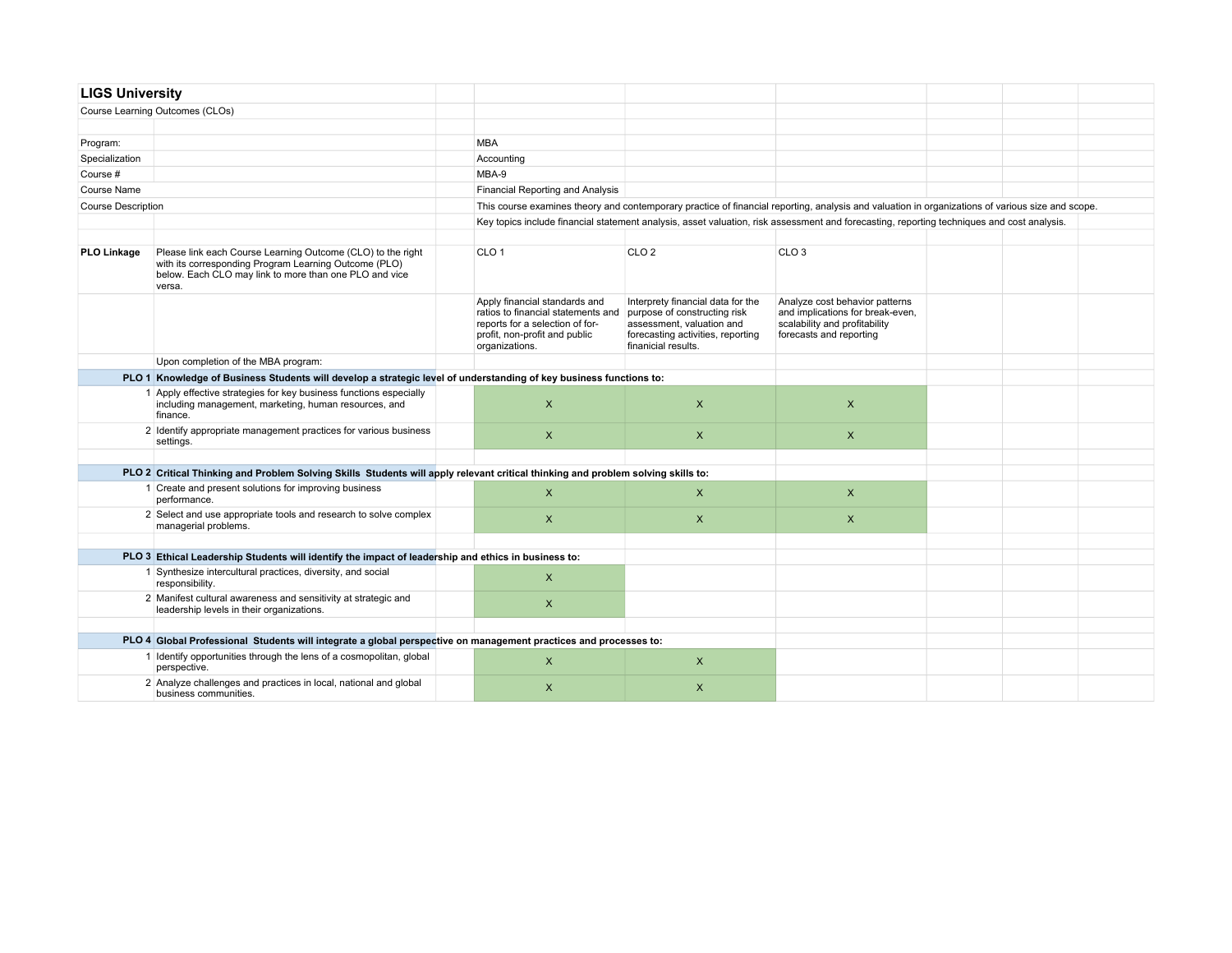| ۷                                                                                                                  |                                                                                                                                                                                          |  |                                                                                                                                                                                                |                                                                                                                                          |                                                                                                                            |  |  |  |
|--------------------------------------------------------------------------------------------------------------------|------------------------------------------------------------------------------------------------------------------------------------------------------------------------------------------|--|------------------------------------------------------------------------------------------------------------------------------------------------------------------------------------------------|------------------------------------------------------------------------------------------------------------------------------------------|----------------------------------------------------------------------------------------------------------------------------|--|--|--|
|                                                                                                                    | Course Learning Outcomes (CLOs)                                                                                                                                                          |  |                                                                                                                                                                                                |                                                                                                                                          |                                                                                                                            |  |  |  |
|                                                                                                                    |                                                                                                                                                                                          |  |                                                                                                                                                                                                |                                                                                                                                          |                                                                                                                            |  |  |  |
| Program:                                                                                                           |                                                                                                                                                                                          |  | <b>MBA</b>                                                                                                                                                                                     |                                                                                                                                          |                                                                                                                            |  |  |  |
| Specialization                                                                                                     |                                                                                                                                                                                          |  | Accounting                                                                                                                                                                                     |                                                                                                                                          |                                                                                                                            |  |  |  |
| Course #                                                                                                           |                                                                                                                                                                                          |  | <b>MBA-10</b>                                                                                                                                                                                  |                                                                                                                                          |                                                                                                                            |  |  |  |
| Course Name                                                                                                        |                                                                                                                                                                                          |  | Managerial Accounting                                                                                                                                                                          |                                                                                                                                          |                                                                                                                            |  |  |  |
| <b>Course Description</b>                                                                                          |                                                                                                                                                                                          |  |                                                                                                                                                                                                | This course develops a framework for the use of accounting theory, practice and tools in the management and leadership of organizations. |                                                                                                                            |  |  |  |
|                                                                                                                    |                                                                                                                                                                                          |  | Key topics include the theoretical and practical frameworks for managerial accounting, use of accounting to evaluate managerial decisions and use of accounting for cost control and budgeting |                                                                                                                                          |                                                                                                                            |  |  |  |
|                                                                                                                    |                                                                                                                                                                                          |  |                                                                                                                                                                                                |                                                                                                                                          |                                                                                                                            |  |  |  |
| <b>PLO Linkage</b>                                                                                                 | Please link each Course Learning Outcome (CLO) to the right<br>with its corresponding Program Learning Outcome (PLO)<br>below. Each CLO may link to more than one PLO and vice<br>versa. |  | CLO <sub>1</sub>                                                                                                                                                                               | CLO <sub>2</sub>                                                                                                                         | CLO <sub>3</sub>                                                                                                           |  |  |  |
|                                                                                                                    |                                                                                                                                                                                          |  | their use as resources for data<br>analysis and managerial decision across business processes in<br>making for for-profit, non-profit<br>and public sector organizations                       | Analyze accounting systems and Use accounting tools to calculate<br>costs, cash flow and income<br>various types of organizations        | Comfortably approach and<br>resolve business problems using<br>the tools, practices and ratios of<br>managerial accounting |  |  |  |
|                                                                                                                    | Upon completion of the MBA program:                                                                                                                                                      |  |                                                                                                                                                                                                |                                                                                                                                          |                                                                                                                            |  |  |  |
| PLO 1 Knowledge of Business Students will develop a strategic level of understanding of key business functions to: |                                                                                                                                                                                          |  |                                                                                                                                                                                                |                                                                                                                                          |                                                                                                                            |  |  |  |
|                                                                                                                    | 1 Apply effective strategies for key business functions especially<br>including management, marketing, human resources, and<br>finance.                                                  |  | $\times$                                                                                                                                                                                       | $\mathsf{x}$                                                                                                                             | X                                                                                                                          |  |  |  |
|                                                                                                                    | 2 Identify appropriate management practices for various business<br>settings.                                                                                                            |  | $\boldsymbol{\mathsf{X}}$                                                                                                                                                                      | $\pmb{\times}$                                                                                                                           | $\mathsf{x}$                                                                                                               |  |  |  |
|                                                                                                                    |                                                                                                                                                                                          |  |                                                                                                                                                                                                |                                                                                                                                          |                                                                                                                            |  |  |  |
|                                                                                                                    | PLO 2 Critical Thinking and Problem Solving Skills Students will apply relevant critical thinking and problem solving skills to:                                                         |  |                                                                                                                                                                                                |                                                                                                                                          |                                                                                                                            |  |  |  |
|                                                                                                                    | 1 Create and present solutions for improving business<br>performance.                                                                                                                    |  | $\mathsf{x}$                                                                                                                                                                                   | $\mathsf{x}$                                                                                                                             | $\mathsf{x}$                                                                                                               |  |  |  |
|                                                                                                                    | 2 Select and use appropriate tools and research to solve complex<br>managerial problems.                                                                                                 |  | $\times$                                                                                                                                                                                       | $\mathsf{x}$                                                                                                                             | $\mathsf{X}$                                                                                                               |  |  |  |
|                                                                                                                    |                                                                                                                                                                                          |  |                                                                                                                                                                                                |                                                                                                                                          |                                                                                                                            |  |  |  |
|                                                                                                                    | PLO 3 Ethical Leadership Students will identify the impact of leadership and ethics in business to:                                                                                      |  |                                                                                                                                                                                                |                                                                                                                                          |                                                                                                                            |  |  |  |
|                                                                                                                    | 1 Synthesize intercultural practices, diversity, and social<br>responsibility.                                                                                                           |  | $\times$                                                                                                                                                                                       | $\times$                                                                                                                                 | X                                                                                                                          |  |  |  |
|                                                                                                                    | 2 Manifest cultural awareness and sensitivity at strategic and<br>leadership levels in their organizations.                                                                              |  | $\boldsymbol{\mathsf{X}}$                                                                                                                                                                      | $\mathsf{x}$                                                                                                                             | $\mathsf{x}$                                                                                                               |  |  |  |
|                                                                                                                    | PLO 4 Global Professional Students will integrate a global perspective on management practices and processes to:                                                                         |  |                                                                                                                                                                                                |                                                                                                                                          |                                                                                                                            |  |  |  |
|                                                                                                                    | 1 Identify opportunities through the lens of a cosmopolitan, global                                                                                                                      |  |                                                                                                                                                                                                |                                                                                                                                          |                                                                                                                            |  |  |  |
|                                                                                                                    | perspective.                                                                                                                                                                             |  | $\boldsymbol{\mathsf{X}}$                                                                                                                                                                      | X                                                                                                                                        | X                                                                                                                          |  |  |  |
|                                                                                                                    | 2 Analyze challenges and practices in local, national and global<br>business communities.                                                                                                |  | $\times$                                                                                                                                                                                       | $\mathsf{x}$                                                                                                                             | $\pmb{\times}$                                                                                                             |  |  |  |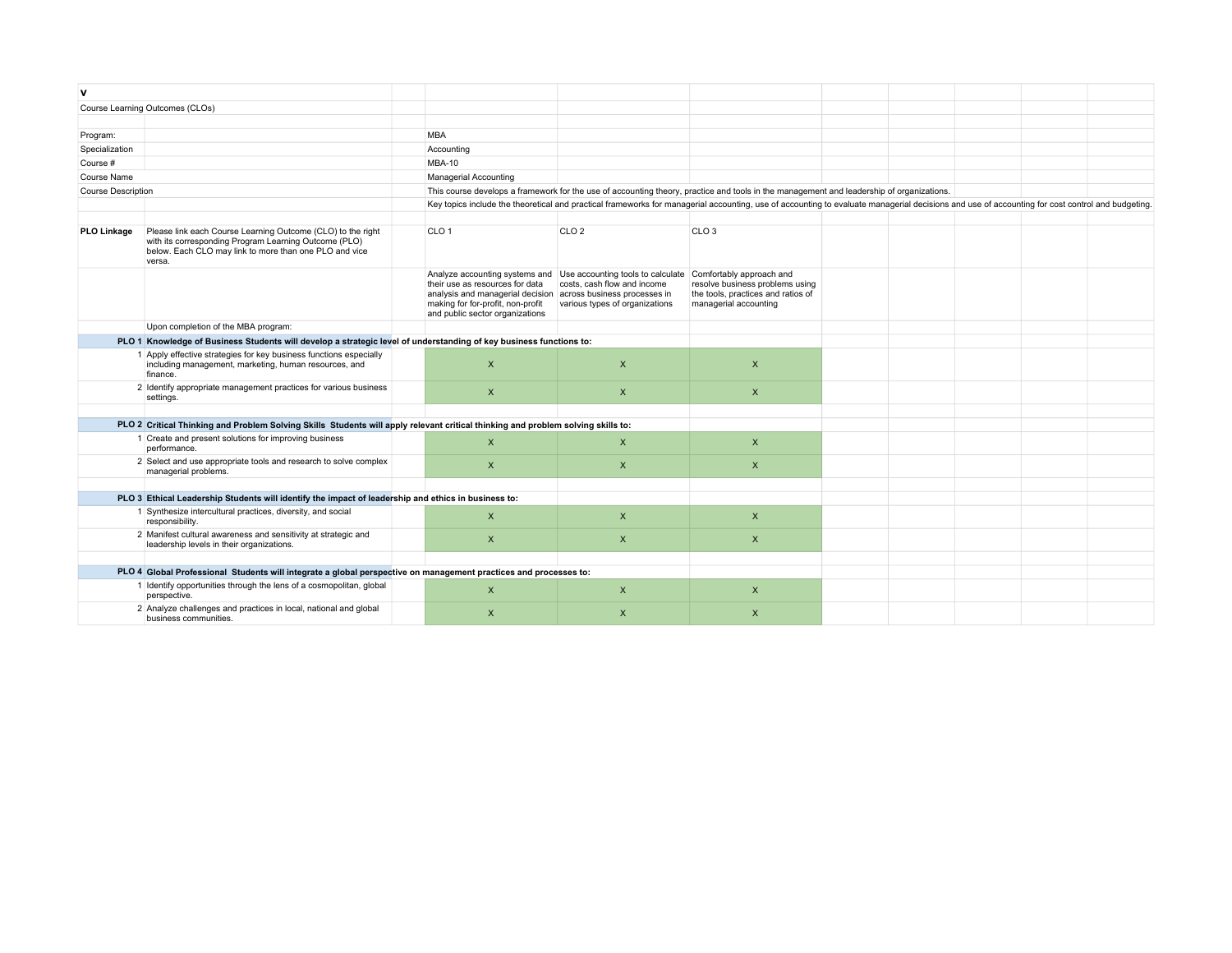| <b>LIGS University</b>    |                                                                                                                                                                                          |                                                                                                                                                      |                                                                                                                                                                                                                   |                                                                                                                                                                                       |  |                                     |   |              |
|---------------------------|------------------------------------------------------------------------------------------------------------------------------------------------------------------------------------------|------------------------------------------------------------------------------------------------------------------------------------------------------|-------------------------------------------------------------------------------------------------------------------------------------------------------------------------------------------------------------------|---------------------------------------------------------------------------------------------------------------------------------------------------------------------------------------|--|-------------------------------------|---|--------------|
|                           | Course Learning Outcomes (CLOs)                                                                                                                                                          |                                                                                                                                                      |                                                                                                                                                                                                                   |                                                                                                                                                                                       |  |                                     |   |              |
|                           |                                                                                                                                                                                          |                                                                                                                                                      |                                                                                                                                                                                                                   |                                                                                                                                                                                       |  |                                     |   |              |
| Program:                  |                                                                                                                                                                                          | <b>MBA</b>                                                                                                                                           |                                                                                                                                                                                                                   |                                                                                                                                                                                       |  |                                     |   |              |
| Specialization            |                                                                                                                                                                                          | <b>HR Management</b>                                                                                                                                 |                                                                                                                                                                                                                   |                                                                                                                                                                                       |  |                                     |   |              |
| Course #                  |                                                                                                                                                                                          | <b>MBA-13</b>                                                                                                                                        |                                                                                                                                                                                                                   |                                                                                                                                                                                       |  |                                     |   |              |
| Course Name               |                                                                                                                                                                                          | Planning and Development of HR                                                                                                                       |                                                                                                                                                                                                                   |                                                                                                                                                                                       |  |                                     |   |              |
| <b>Course Description</b> |                                                                                                                                                                                          |                                                                                                                                                      |                                                                                                                                                                                                                   | This course examines the strategies and practices for securing a stable, sustainable and productive human resource (HR) capacity.                                                     |  |                                     |   |              |
|                           |                                                                                                                                                                                          |                                                                                                                                                      |                                                                                                                                                                                                                   | Key topics include the psychological basis for HR and its impact on HR strategic planning for recruiting, retention, training and development of human capacity within organizations. |  |                                     |   |              |
|                           |                                                                                                                                                                                          |                                                                                                                                                      |                                                                                                                                                                                                                   |                                                                                                                                                                                       |  |                                     |   |              |
| PLO Linkage               | Please link each Course Learning Outcome (CLO) to the right<br>with its corresponding Program Learning Outcome (PLO)<br>below. Each CLO may link to more than one PLO and vice<br>versa. | CLO <sub>1</sub>                                                                                                                                     | CLO <sub>2</sub>                                                                                                                                                                                                  | CLO <sub>3</sub>                                                                                                                                                                      |  |                                     |   |              |
|                           |                                                                                                                                                                                          | Evaluate the ethical,<br>psychological and theoretical<br>frameworks for human resource<br>an organization's strategic<br>effectiveness and success. | Assess the role of motivation in<br>key human resource practices,<br>including recruiting, hiring,<br>management and their impact on training, retention, evaluation and resource function and its<br>separation. | Analyze the impact of the<br>regulatory enviornment and<br>compliance on the human<br>responsibility to strategically<br>guide the organization.                                      |  |                                     |   |              |
|                           | Upon completion of the MBA program:                                                                                                                                                      |                                                                                                                                                      |                                                                                                                                                                                                                   |                                                                                                                                                                                       |  |                                     |   |              |
|                           | PLO 1 Knowledge of Business Students will develop a strategic level of understanding of key business functions to:                                                                       |                                                                                                                                                      |                                                                                                                                                                                                                   |                                                                                                                                                                                       |  |                                     |   |              |
|                           | 1 Apply effective strategies for key business functions especially<br>including management, marketing, human resources, and<br>finance.                                                  |                                                                                                                                                      |                                                                                                                                                                                                                   | $\mathsf{x}$                                                                                                                                                                          |  |                                     |   |              |
|                           | 2 Identify appropriate management practices for various business<br>settings.                                                                                                            | $\boldsymbol{\mathsf{x}}$                                                                                                                            | $\boldsymbol{x}$                                                                                                                                                                                                  |                                                                                                                                                                                       |  |                                     |   |              |
|                           |                                                                                                                                                                                          |                                                                                                                                                      |                                                                                                                                                                                                                   |                                                                                                                                                                                       |  |                                     |   |              |
|                           | PLO 2 Critical Thinking and Problem Solving Skills Students will apply relevant critical thinking and problem solving skills to:                                                         |                                                                                                                                                      |                                                                                                                                                                                                                   |                                                                                                                                                                                       |  |                                     |   |              |
|                           | 1 Create and present solutions for improving business<br>performance.                                                                                                                    |                                                                                                                                                      |                                                                                                                                                                                                                   | x                                                                                                                                                                                     |  |                                     |   |              |
|                           | 2 Select and use appropriate tools and research to solve complex<br>managerial problems.                                                                                                 |                                                                                                                                                      | $\boldsymbol{x}$                                                                                                                                                                                                  | $\mathbf{x}$                                                                                                                                                                          |  |                                     |   |              |
|                           |                                                                                                                                                                                          |                                                                                                                                                      |                                                                                                                                                                                                                   |                                                                                                                                                                                       |  |                                     |   |              |
|                           | PLO 3 Ethical Leadership Students will identify the impact of leadership and ethics in business to:                                                                                      |                                                                                                                                                      |                                                                                                                                                                                                                   |                                                                                                                                                                                       |  |                                     |   |              |
|                           | 1 Synthesize intercultural practices, diversity, and social<br>responsibility.                                                                                                           | X                                                                                                                                                    |                                                                                                                                                                                                                   | $\mathsf{x}$                                                                                                                                                                          |  |                                     |   |              |
|                           | 2 Manifest cultural awareness and sensitivity at strategic and<br>leadership levels in their organizations.                                                                              | X                                                                                                                                                    |                                                                                                                                                                                                                   | $\mathsf{x}$                                                                                                                                                                          |  |                                     |   |              |
|                           |                                                                                                                                                                                          |                                                                                                                                                      |                                                                                                                                                                                                                   |                                                                                                                                                                                       |  |                                     |   |              |
|                           | PLO 4 Global Professional Students will integrate a global perspective on management practices and processes to:                                                                         |                                                                                                                                                      |                                                                                                                                                                                                                   |                                                                                                                                                                                       |  |                                     |   |              |
|                           |                                                                                                                                                                                          |                                                                                                                                                      |                                                                                                                                                                                                                   |                                                                                                                                                                                       |  |                                     |   |              |
|                           |                                                                                                                                                                                          |                                                                                                                                                      |                                                                                                                                                                                                                   |                                                                                                                                                                                       |  | $\times$<br>$\overline{\mathsf{x}}$ | X |              |
|                           |                                                                                                                                                                                          |                                                                                                                                                      |                                                                                                                                                                                                                   |                                                                                                                                                                                       |  |                                     |   | <b>X</b>     |
|                           |                                                                                                                                                                                          |                                                                                                                                                      |                                                                                                                                                                                                                   |                                                                                                                                                                                       |  |                                     |   |              |
|                           |                                                                                                                                                                                          |                                                                                                                                                      |                                                                                                                                                                                                                   |                                                                                                                                                                                       |  |                                     |   |              |
|                           |                                                                                                                                                                                          |                                                                                                                                                      |                                                                                                                                                                                                                   |                                                                                                                                                                                       |  |                                     | X | $\mathsf{X}$ |
|                           |                                                                                                                                                                                          |                                                                                                                                                      |                                                                                                                                                                                                                   |                                                                                                                                                                                       |  | $\mathsf{X}$                        |   | $\mathsf{x}$ |
|                           |                                                                                                                                                                                          |                                                                                                                                                      |                                                                                                                                                                                                                   |                                                                                                                                                                                       |  |                                     |   |              |
|                           |                                                                                                                                                                                          |                                                                                                                                                      |                                                                                                                                                                                                                   |                                                                                                                                                                                       |  |                                     |   |              |
|                           |                                                                                                                                                                                          |                                                                                                                                                      |                                                                                                                                                                                                                   |                                                                                                                                                                                       |  |                                     | X | $\mathsf{X}$ |
|                           |                                                                                                                                                                                          |                                                                                                                                                      |                                                                                                                                                                                                                   |                                                                                                                                                                                       |  | $\mathsf{x}$                        | X | $\mathsf{x}$ |
|                           |                                                                                                                                                                                          |                                                                                                                                                      |                                                                                                                                                                                                                   |                                                                                                                                                                                       |  |                                     |   |              |
|                           |                                                                                                                                                                                          |                                                                                                                                                      |                                                                                                                                                                                                                   |                                                                                                                                                                                       |  |                                     |   |              |
|                           |                                                                                                                                                                                          |                                                                                                                                                      |                                                                                                                                                                                                                   |                                                                                                                                                                                       |  | $\mathsf{X}$                        | X |              |
|                           |                                                                                                                                                                                          |                                                                                                                                                      |                                                                                                                                                                                                                   |                                                                                                                                                                                       |  | $\overline{\mathsf{x}}$             |   |              |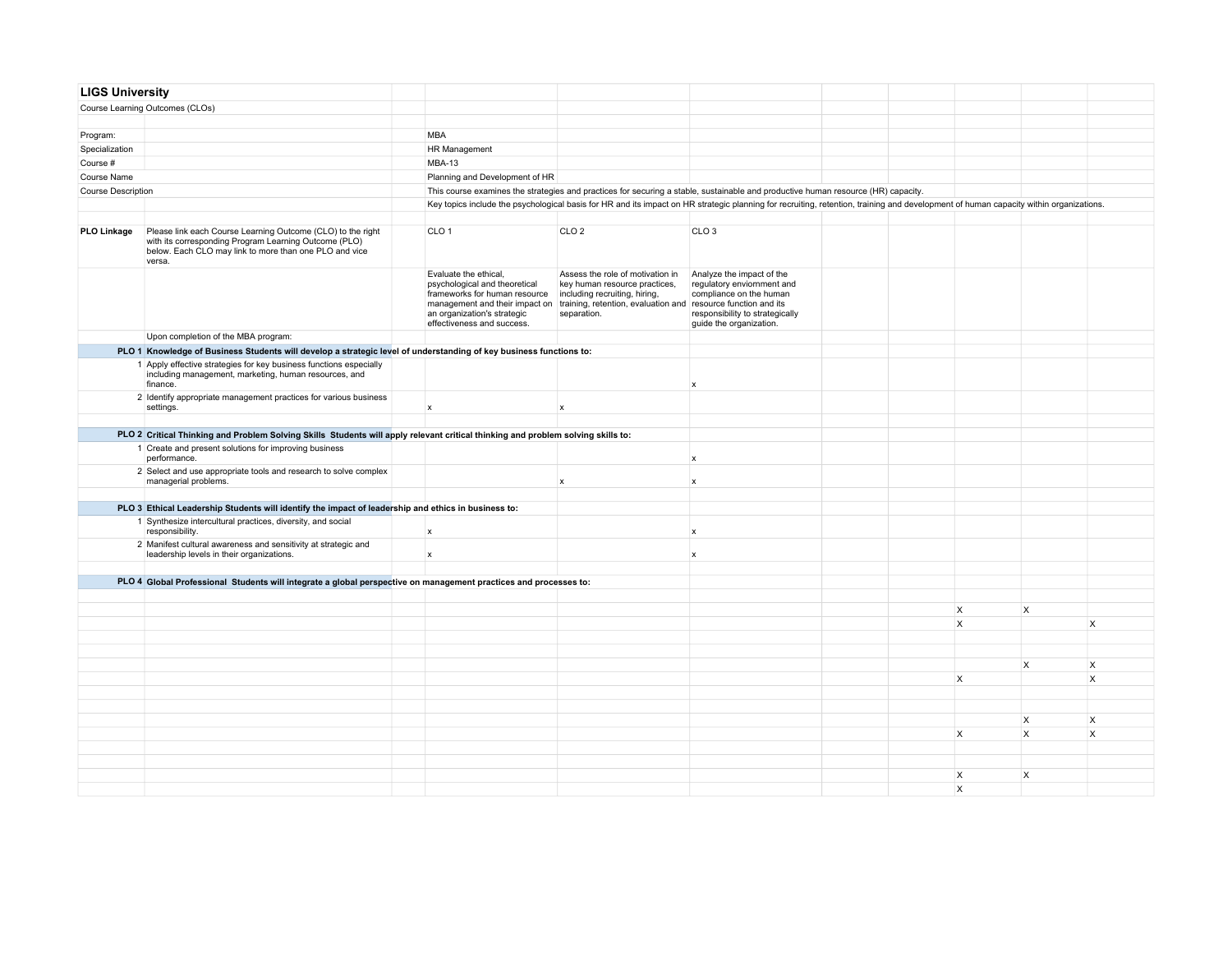| <b>LIGS University</b> |                                                                                                                                                                                          |                                                                                        |                                                                   |                                                                                                                                                |                                                                                                                                                                |  |                                                                                                                            |                         |              |  |  |
|------------------------|------------------------------------------------------------------------------------------------------------------------------------------------------------------------------------------|----------------------------------------------------------------------------------------|-------------------------------------------------------------------|------------------------------------------------------------------------------------------------------------------------------------------------|----------------------------------------------------------------------------------------------------------------------------------------------------------------|--|----------------------------------------------------------------------------------------------------------------------------|-------------------------|--------------|--|--|
|                        | Course Learning Outcomes (CLOs)                                                                                                                                                          |                                                                                        |                                                                   |                                                                                                                                                |                                                                                                                                                                |  |                                                                                                                            |                         |              |  |  |
|                        |                                                                                                                                                                                          |                                                                                        |                                                                   |                                                                                                                                                |                                                                                                                                                                |  |                                                                                                                            |                         |              |  |  |
| Program:               |                                                                                                                                                                                          | <b>MBA</b>                                                                             |                                                                   |                                                                                                                                                |                                                                                                                                                                |  |                                                                                                                            |                         |              |  |  |
| Specialization         |                                                                                                                                                                                          | HR Management                                                                          |                                                                   |                                                                                                                                                |                                                                                                                                                                |  |                                                                                                                            |                         |              |  |  |
| Course #               |                                                                                                                                                                                          | MBA-14                                                                                 |                                                                   |                                                                                                                                                |                                                                                                                                                                |  |                                                                                                                            |                         |              |  |  |
| Course Name            |                                                                                                                                                                                          | Recruitment and Selection                                                              |                                                                   |                                                                                                                                                |                                                                                                                                                                |  |                                                                                                                            |                         |              |  |  |
| Course Description     |                                                                                                                                                                                          |                                                                                        |                                                                   |                                                                                                                                                | This course provides the theoretical grounding and practical application for employee recruitment and selection processes, tools and metrics.                  |  |                                                                                                                            |                         |              |  |  |
|                        |                                                                                                                                                                                          |                                                                                        |                                                                   |                                                                                                                                                | Key topics include strategic hiring planning and criteria, recruitment and selection processes and tools and the ethical core of sustainable hiring practices. |  |                                                                                                                            |                         |              |  |  |
|                        |                                                                                                                                                                                          |                                                                                        |                                                                   |                                                                                                                                                |                                                                                                                                                                |  |                                                                                                                            |                         |              |  |  |
| <b>PLO Linkage</b>     | Please link each Course Learning Outcome (CLO) to the right<br>with its corresponding Program Learning Outcome (PLO)<br>below. Each CLO may link to more than one PLO and vice<br>versa. | CLO <sub>1</sub>                                                                       |                                                                   | CIO2                                                                                                                                           | CLO <sub>3</sub>                                                                                                                                               |  |                                                                                                                            |                         |              |  |  |
|                        |                                                                                                                                                                                          | Examine classical and<br>contemporary recruiting and<br>selection processes and tools. | contemporary research on the<br>hiring practice and its impact on | Assess various approaches to<br>recruiting and selecting team<br>members for roles in<br>organizations of varying size,<br>scope and maturity. | Analyze the role, standards and<br>practices of legal and ethical<br>hiring in contemporary for-profit,<br>non-profit and public sector<br>organizations.      |  |                                                                                                                            |                         |              |  |  |
|                        | Upon completion of the MBA program:                                                                                                                                                      |                                                                                        |                                                                   |                                                                                                                                                |                                                                                                                                                                |  |                                                                                                                            |                         |              |  |  |
|                        | PLO 1 Knowledge of Business Students will develop a strategic level of understanding of key business functions to:                                                                       |                                                                                        |                                                                   |                                                                                                                                                |                                                                                                                                                                |  |                                                                                                                            |                         |              |  |  |
|                        | 1 Apply effective strategies for key business functions especially<br>including management, marketing, human resources, and<br>finance.                                                  | $\mathbf{x}$                                                                           |                                                                   |                                                                                                                                                | $\mathbf{x}$                                                                                                                                                   |  |                                                                                                                            |                         |              |  |  |
|                        | 2 Identify appropriate management practices for various business<br>settings.                                                                                                            |                                                                                        |                                                                   | $\mathbf x$                                                                                                                                    |                                                                                                                                                                |  |                                                                                                                            |                         |              |  |  |
|                        |                                                                                                                                                                                          |                                                                                        |                                                                   |                                                                                                                                                |                                                                                                                                                                |  |                                                                                                                            |                         |              |  |  |
|                        | PLO 2 Critical Thinking and Problem Solving Skills Students will apply relevant critical thinking and problem solving skills to:                                                         |                                                                                        |                                                                   |                                                                                                                                                |                                                                                                                                                                |  |                                                                                                                            |                         |              |  |  |
|                        | 1 Create and present solutions for improving business                                                                                                                                    |                                                                                        |                                                                   |                                                                                                                                                |                                                                                                                                                                |  |                                                                                                                            |                         |              |  |  |
|                        | performance.                                                                                                                                                                             | $\mathbf{x}$                                                                           |                                                                   |                                                                                                                                                | $\mathbf{x}$                                                                                                                                                   |  |                                                                                                                            |                         |              |  |  |
|                        | 2 Select and use appropriate tools and research to solve complex<br>managerial problems.                                                                                                 | $\mathbf{x}$                                                                           |                                                                   | $\mathbf{x}$                                                                                                                                   |                                                                                                                                                                |  |                                                                                                                            |                         |              |  |  |
|                        | PLO 3 Ethical Leadership Students will identify the impact of leadership and ethics in business to:                                                                                      |                                                                                        |                                                                   |                                                                                                                                                |                                                                                                                                                                |  |                                                                                                                            |                         |              |  |  |
|                        | 1 Synthesize intercultural practices, diversity, and social                                                                                                                              |                                                                                        |                                                                   |                                                                                                                                                |                                                                                                                                                                |  |                                                                                                                            |                         |              |  |  |
|                        | responsibility.                                                                                                                                                                          | $\mathbf{x}$                                                                           |                                                                   | x                                                                                                                                              | $\mathsf{x}$                                                                                                                                                   |  |                                                                                                                            |                         |              |  |  |
|                        | 2 Manifest cultural awareness and sensitivity at strategic and<br>leadership levels in their organizations.                                                                              | $\mathbf{x}$                                                                           |                                                                   |                                                                                                                                                |                                                                                                                                                                |  |                                                                                                                            |                         |              |  |  |
|                        | PLO 4 Global Professional Students will integrate a global perspective on management practices and processes to:                                                                         |                                                                                        |                                                                   |                                                                                                                                                |                                                                                                                                                                |  |                                                                                                                            |                         |              |  |  |
|                        | 1 Identify opportunities through the lens of a cosmopolitan, global                                                                                                                      |                                                                                        |                                                                   |                                                                                                                                                |                                                                                                                                                                |  |                                                                                                                            |                         |              |  |  |
|                        | perspective.                                                                                                                                                                             | $\mathbf{x}$                                                                           |                                                                   | $\mathbf x$                                                                                                                                    |                                                                                                                                                                |  |                                                                                                                            |                         |              |  |  |
|                        | 2 Analyze challenges and practices in local, national and global<br>business communities.                                                                                                |                                                                                        |                                                                   | $\boldsymbol{\mathsf{x}}$                                                                                                                      |                                                                                                                                                                |  |                                                                                                                            |                         | $\mathsf{X}$ |  |  |
|                        |                                                                                                                                                                                          |                                                                                        |                                                                   |                                                                                                                                                |                                                                                                                                                                |  | $\mathsf{x}$                                                                                                               | $\mathsf{X}$            |              |  |  |
|                        |                                                                                                                                                                                          |                                                                                        |                                                                   |                                                                                                                                                |                                                                                                                                                                |  |                                                                                                                            | $\overline{\mathsf{x}}$ |              |  |  |
|                        |                                                                                                                                                                                          |                                                                                        |                                                                   |                                                                                                                                                | PLO <sub>2</sub>                                                                                                                                               |  | Critical Thinking and Problem Solving Skills Students will apply relevant critical thinking and problem solving skills to: |                         |              |  |  |
|                        |                                                                                                                                                                                          |                                                                                        |                                                                   |                                                                                                                                                |                                                                                                                                                                |  | 1 Create and present solutions for improving business performance.                                                         |                         | $\mathsf{X}$ |  |  |
|                        |                                                                                                                                                                                          |                                                                                        |                                                                   |                                                                                                                                                |                                                                                                                                                                |  | 2 Select and use appropriate tools and research to sol X                                                                   |                         | $\times$     |  |  |
|                        |                                                                                                                                                                                          |                                                                                        |                                                                   |                                                                                                                                                |                                                                                                                                                                |  |                                                                                                                            |                         |              |  |  |
|                        |                                                                                                                                                                                          |                                                                                        |                                                                   |                                                                                                                                                | PLO <sub>3</sub>                                                                                                                                               |  | Ethical Leadership Students will identify the impact of leadership and ethics in business to:                              |                         |              |  |  |
|                        |                                                                                                                                                                                          |                                                                                        |                                                                   |                                                                                                                                                |                                                                                                                                                                |  | 1 Synthesize intercultural practices, X                                                                                    |                         | $\mathsf{X}$ |  |  |
|                        |                                                                                                                                                                                          |                                                                                        |                                                                   |                                                                                                                                                |                                                                                                                                                                |  | 2 Manifest cultural awareness and so X                                                                                     |                         | $\mathsf{x}$ |  |  |
|                        |                                                                                                                                                                                          |                                                                                        |                                                                   |                                                                                                                                                |                                                                                                                                                                |  |                                                                                                                            |                         |              |  |  |
|                        |                                                                                                                                                                                          |                                                                                        |                                                                   |                                                                                                                                                | PLO <sub>4</sub>                                                                                                                                               |  | Global Professional Students will integrate a global perspective on management practices and processes to:                 |                         |              |  |  |
|                        |                                                                                                                                                                                          |                                                                                        |                                                                   |                                                                                                                                                |                                                                                                                                                                |  | 1 Identify opportunities through the k X                                                                                   |                         | $\times$     |  |  |
|                        |                                                                                                                                                                                          |                                                                                        |                                                                   |                                                                                                                                                |                                                                                                                                                                |  |                                                                                                                            |                         |              |  |  |
|                        |                                                                                                                                                                                          |                                                                                        | 2 Analyze challenges and practices i X                            |                                                                                                                                                |                                                                                                                                                                |  |                                                                                                                            |                         |              |  |  |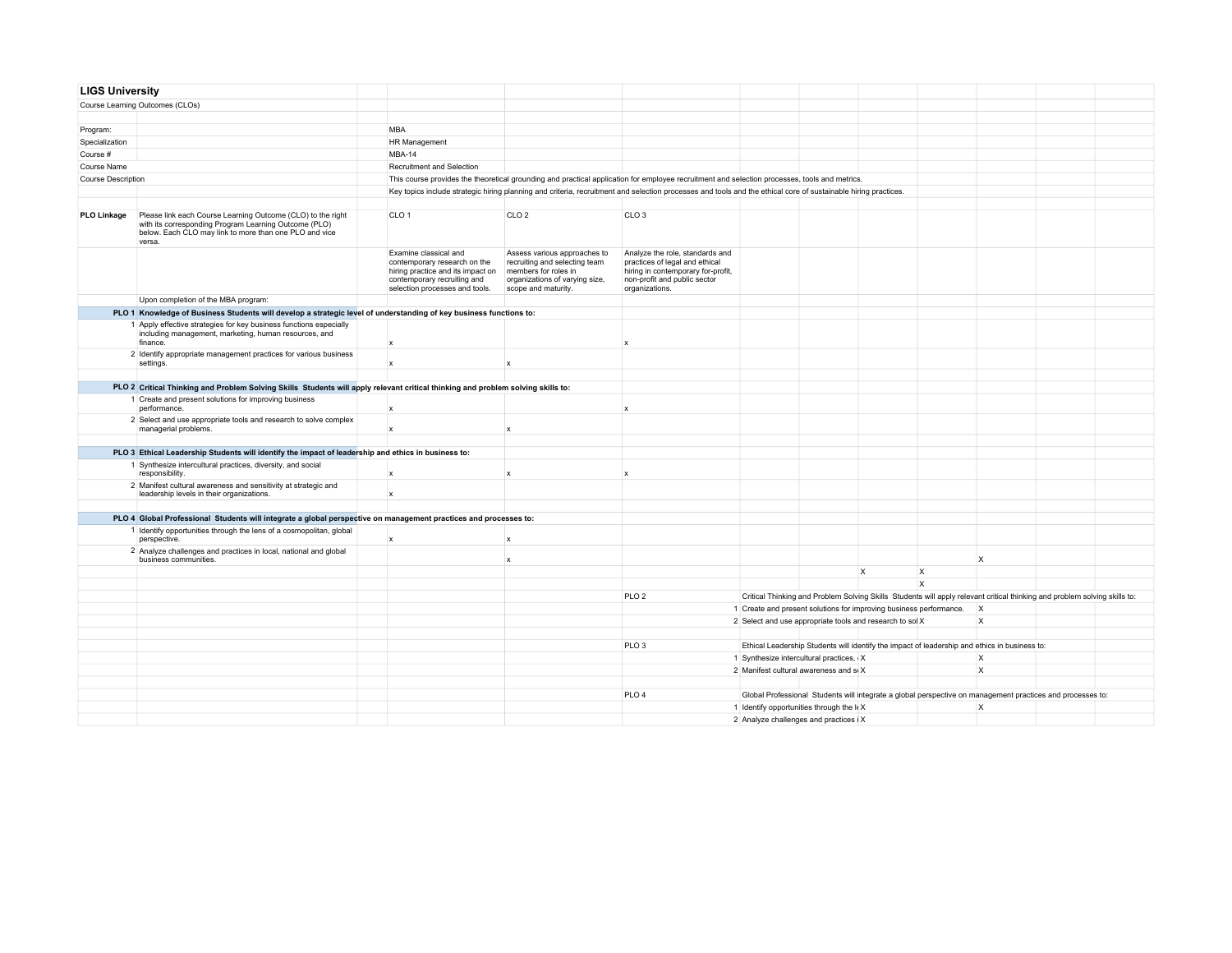| <b>LIGS University</b>    |                                                                                                                                                                                          |                                                                                                                                                                         |                                                                                                                                                                                                                   |                                                                                                                                     |  |                           |                           |              |
|---------------------------|------------------------------------------------------------------------------------------------------------------------------------------------------------------------------------------|-------------------------------------------------------------------------------------------------------------------------------------------------------------------------|-------------------------------------------------------------------------------------------------------------------------------------------------------------------------------------------------------------------|-------------------------------------------------------------------------------------------------------------------------------------|--|---------------------------|---------------------------|--------------|
|                           | Course Learning Outcomes (CLOs)                                                                                                                                                          |                                                                                                                                                                         |                                                                                                                                                                                                                   |                                                                                                                                     |  |                           |                           |              |
|                           |                                                                                                                                                                                          |                                                                                                                                                                         |                                                                                                                                                                                                                   |                                                                                                                                     |  |                           |                           |              |
| Program:                  |                                                                                                                                                                                          | <b>MBA</b>                                                                                                                                                              |                                                                                                                                                                                                                   |                                                                                                                                     |  |                           |                           |              |
| Specialization            |                                                                                                                                                                                          | <b>International Marketing</b>                                                                                                                                          |                                                                                                                                                                                                                   |                                                                                                                                     |  |                           |                           |              |
| Course #                  |                                                                                                                                                                                          | <b>MBA-15</b>                                                                                                                                                           |                                                                                                                                                                                                                   |                                                                                                                                     |  |                           |                           |              |
| Course Name               |                                                                                                                                                                                          | <b>Global Marketing</b>                                                                                                                                                 |                                                                                                                                                                                                                   |                                                                                                                                     |  |                           |                           |              |
| <b>Course Description</b> |                                                                                                                                                                                          |                                                                                                                                                                         | This course applies the marketing discipline, including theory, strategies, processes and tools, to the challenges and opportunities in the global environment.                                                   |                                                                                                                                     |  |                           |                           |              |
|                           |                                                                                                                                                                                          |                                                                                                                                                                         | Key topics include the strategic approach to market selection and approach, and the application of marketing concepts, practices and tools across cultures and locations.                                         |                                                                                                                                     |  |                           |                           |              |
|                           |                                                                                                                                                                                          |                                                                                                                                                                         |                                                                                                                                                                                                                   |                                                                                                                                     |  |                           |                           |              |
| <b>PLO Linkage</b>        | Please link each Course Learning Outcome (CLO) to the right<br>with its corresponding Program Learning Outcome (PLO)<br>below. Each CLO may link to more than one PLO and vice<br>versa. | CLO <sub>1</sub>                                                                                                                                                        | CLO <sub>2</sub>                                                                                                                                                                                                  | CLO <sub>3</sub>                                                                                                                    |  |                           |                           |              |
|                           |                                                                                                                                                                                          | Integrate classical and<br>contemporary marketing theory<br>and practice into the challenges<br>and opportunities inherent in<br>global and cross-cultural<br>marketing | Apply marketing strategies,<br>practices and tools, including<br>financial metrics, to the context of guage ROI for markets for<br>organizations and markets of<br>various size, needs, desires and<br>potential. | Determine entry points, potential<br>opportunities and pitfalls, and<br>locations, cultures or markets<br>different from their own. |  |                           |                           |              |
|                           | Upon completion of the MBA program:                                                                                                                                                      |                                                                                                                                                                         |                                                                                                                                                                                                                   |                                                                                                                                     |  |                           |                           |              |
|                           | PLO 1 Knowledge of Business Students will develop a strategic level of understanding of key business functions to:                                                                       |                                                                                                                                                                         |                                                                                                                                                                                                                   |                                                                                                                                     |  |                           |                           |              |
|                           | 1 Apply effective strategies for key business functions especially<br>including management, marketing, human resources, and<br>finance.                                                  | $\boldsymbol{x}$                                                                                                                                                        |                                                                                                                                                                                                                   | $\boldsymbol{x}$                                                                                                                    |  |                           |                           |              |
|                           | 2 Identify appropriate management practices for various business<br>settings.                                                                                                            |                                                                                                                                                                         | $\mathbf x$                                                                                                                                                                                                       |                                                                                                                                     |  |                           |                           |              |
|                           |                                                                                                                                                                                          |                                                                                                                                                                         |                                                                                                                                                                                                                   |                                                                                                                                     |  |                           |                           |              |
|                           | PLO 2 Critical Thinking and Problem Solving Skills Students will apply relevant critical thinking and problem solving skills to:                                                         |                                                                                                                                                                         |                                                                                                                                                                                                                   |                                                                                                                                     |  |                           |                           |              |
|                           | 1 Create and present solutions for improving business<br>performance.                                                                                                                    | $\mathsf{x}$                                                                                                                                                            |                                                                                                                                                                                                                   | $\mathbf{x}$                                                                                                                        |  |                           |                           |              |
|                           | 2 Select and use appropriate tools and research to solve complex<br>managerial problems.                                                                                                 |                                                                                                                                                                         | $\boldsymbol{\mathsf{x}}$                                                                                                                                                                                         | $\mathsf{x}$                                                                                                                        |  |                           |                           |              |
|                           | PLO 3 Ethical Leadership Students will identify the impact of leadership and ethics in business to:                                                                                      |                                                                                                                                                                         |                                                                                                                                                                                                                   |                                                                                                                                     |  |                           |                           |              |
|                           | 1 Synthesize intercultural practices, diversity, and social                                                                                                                              |                                                                                                                                                                         |                                                                                                                                                                                                                   |                                                                                                                                     |  |                           |                           |              |
|                           | responsibility.                                                                                                                                                                          |                                                                                                                                                                         | $\boldsymbol{x}$                                                                                                                                                                                                  |                                                                                                                                     |  |                           |                           |              |
|                           | 2 Manifest cultural awareness and sensitivity at strategic and<br>leadership levels in their organizations.                                                                              | $\boldsymbol{x}$                                                                                                                                                        |                                                                                                                                                                                                                   | $\mathsf{x}$                                                                                                                        |  |                           |                           |              |
|                           | PLO 4 Global Professional Students will integrate a global perspective on management practices and processes to:                                                                         |                                                                                                                                                                         |                                                                                                                                                                                                                   |                                                                                                                                     |  |                           |                           |              |
|                           | 1 Identify opportunities through the lens of a cosmopolitan, global                                                                                                                      |                                                                                                                                                                         |                                                                                                                                                                                                                   |                                                                                                                                     |  |                           |                           |              |
|                           | perspective.                                                                                                                                                                             |                                                                                                                                                                         | x                                                                                                                                                                                                                 |                                                                                                                                     |  |                           |                           |              |
|                           | 2 Analyze challenges and practices in local, national and global<br>business communities.                                                                                                | $\mathsf{x}$                                                                                                                                                            |                                                                                                                                                                                                                   |                                                                                                                                     |  |                           |                           |              |
|                           |                                                                                                                                                                                          |                                                                                                                                                                         |                                                                                                                                                                                                                   |                                                                                                                                     |  |                           |                           | X            |
|                           |                                                                                                                                                                                          |                                                                                                                                                                         |                                                                                                                                                                                                                   |                                                                                                                                     |  | X                         | $\times$                  |              |
|                           |                                                                                                                                                                                          |                                                                                                                                                                         |                                                                                                                                                                                                                   |                                                                                                                                     |  |                           | $\boldsymbol{\mathsf{x}}$ |              |
|                           |                                                                                                                                                                                          |                                                                                                                                                                         |                                                                                                                                                                                                                   |                                                                                                                                     |  |                           |                           |              |
|                           |                                                                                                                                                                                          |                                                                                                                                                                         |                                                                                                                                                                                                                   |                                                                                                                                     |  |                           |                           | $\mathsf{X}$ |
|                           |                                                                                                                                                                                          |                                                                                                                                                                         |                                                                                                                                                                                                                   |                                                                                                                                     |  |                           | $\times$                  | X            |
|                           |                                                                                                                                                                                          |                                                                                                                                                                         |                                                                                                                                                                                                                   |                                                                                                                                     |  |                           |                           |              |
|                           |                                                                                                                                                                                          |                                                                                                                                                                         |                                                                                                                                                                                                                   |                                                                                                                                     |  |                           |                           |              |
|                           |                                                                                                                                                                                          |                                                                                                                                                                         |                                                                                                                                                                                                                   |                                                                                                                                     |  | X                         |                           | $\times$     |
|                           |                                                                                                                                                                                          |                                                                                                                                                                         |                                                                                                                                                                                                                   |                                                                                                                                     |  | $\boldsymbol{\mathsf{x}}$ |                           | X            |
|                           |                                                                                                                                                                                          |                                                                                                                                                                         |                                                                                                                                                                                                                   |                                                                                                                                     |  |                           |                           |              |
|                           |                                                                                                                                                                                          |                                                                                                                                                                         |                                                                                                                                                                                                                   |                                                                                                                                     |  |                           |                           |              |
|                           |                                                                                                                                                                                          |                                                                                                                                                                         |                                                                                                                                                                                                                   |                                                                                                                                     |  | X<br>X                    |                           | X            |
|                           |                                                                                                                                                                                          |                                                                                                                                                                         |                                                                                                                                                                                                                   |                                                                                                                                     |  |                           |                           |              |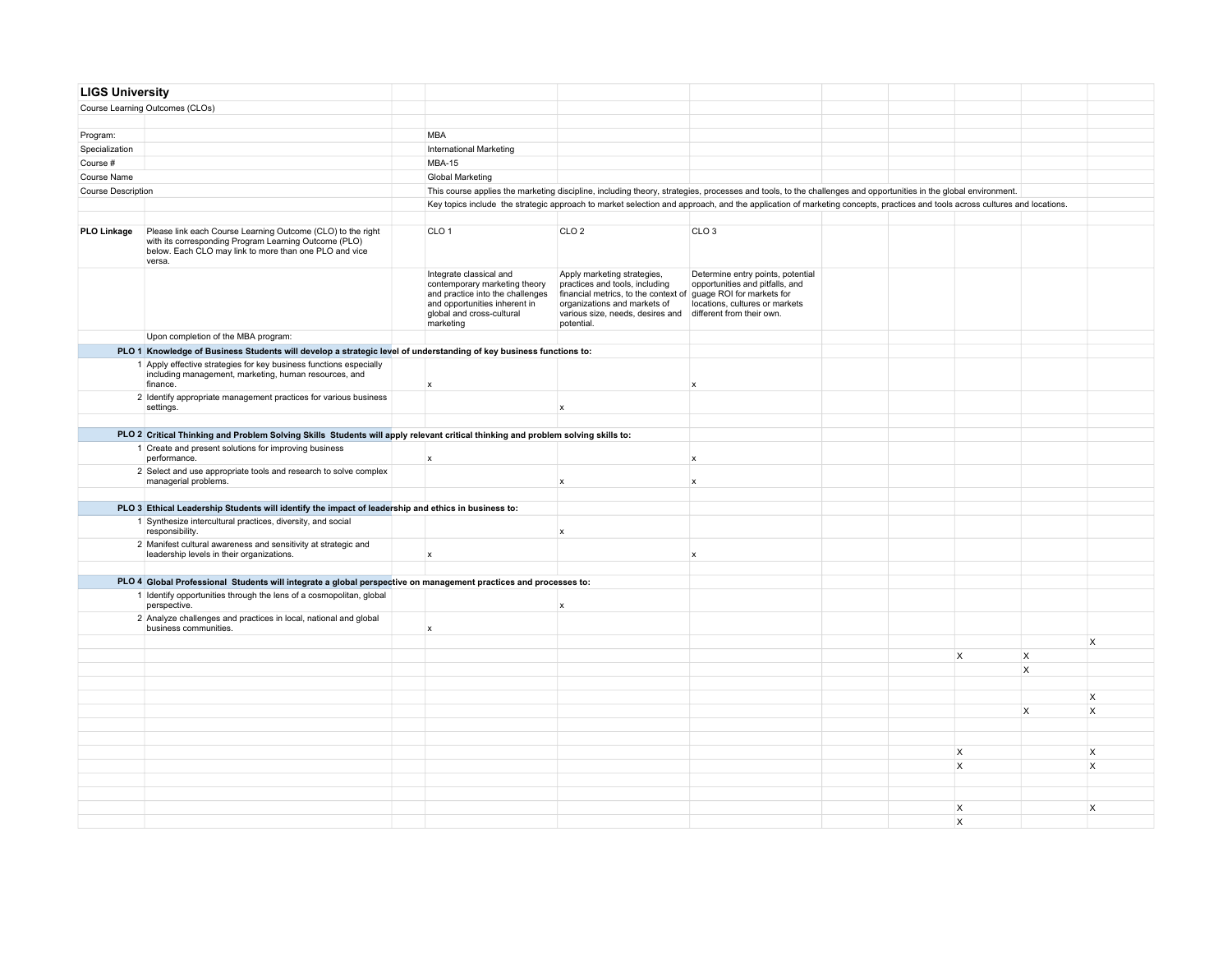| <b>LIGS University</b>    |                                                                                                                                                                                          |                                                                                                                                                                        |                                                                               |                                                                                                                                                                                              |  |  |  |  |  |  |  |
|---------------------------|------------------------------------------------------------------------------------------------------------------------------------------------------------------------------------------|------------------------------------------------------------------------------------------------------------------------------------------------------------------------|-------------------------------------------------------------------------------|----------------------------------------------------------------------------------------------------------------------------------------------------------------------------------------------|--|--|--|--|--|--|--|
|                           | Course Learning Outcomes (CLOs)                                                                                                                                                          |                                                                                                                                                                        |                                                                               |                                                                                                                                                                                              |  |  |  |  |  |  |  |
|                           |                                                                                                                                                                                          |                                                                                                                                                                        |                                                                               |                                                                                                                                                                                              |  |  |  |  |  |  |  |
| Program:                  |                                                                                                                                                                                          | <b>MBA</b>                                                                                                                                                             |                                                                               |                                                                                                                                                                                              |  |  |  |  |  |  |  |
| Specialization            |                                                                                                                                                                                          | <b>International Marketing</b>                                                                                                                                         |                                                                               |                                                                                                                                                                                              |  |  |  |  |  |  |  |
| Course #                  |                                                                                                                                                                                          | MBA-16                                                                                                                                                                 |                                                                               |                                                                                                                                                                                              |  |  |  |  |  |  |  |
| Course Name               |                                                                                                                                                                                          | Marketing Communication                                                                                                                                                |                                                                               |                                                                                                                                                                                              |  |  |  |  |  |  |  |
| <b>Course Description</b> |                                                                                                                                                                                          | This course examines the conceptual foundations and strategic role of marketing communications in organizations of various size, scope and maturity.                   |                                                                               |                                                                                                                                                                                              |  |  |  |  |  |  |  |
|                           |                                                                                                                                                                                          |                                                                                                                                                                        |                                                                               | Key topics include communication theory for marketing, communication's role in the marketing mix, marketing communication tools and tactics and the emerging role of marketing communication |  |  |  |  |  |  |  |
|                           |                                                                                                                                                                                          |                                                                                                                                                                        |                                                                               |                                                                                                                                                                                              |  |  |  |  |  |  |  |
| <b>PLO Linkage</b>        | Please link each Course Learning Outcome (CLO) to the right<br>with its corresponding Program Learning Outcome (PLO)<br>below. Each CLO may link to more than one PLO and vice<br>versa. | CLO <sub>1</sub>                                                                                                                                                       | CLO <sub>2</sub>                                                              | CLO <sub>3</sub>                                                                                                                                                                             |  |  |  |  |  |  |  |
|                           |                                                                                                                                                                                          | Ascertain the strategic framework Assess communication tools,<br>and role of marketing<br>communication within<br>organizations of varying size,<br>scope and maturity | tone and style to suit an<br>organization's marketing<br>message and strategy | Analyze various approaches to<br>marketing communication from<br>classical to contemporary<br>communication tools and<br>platforms                                                           |  |  |  |  |  |  |  |
|                           | Upon completion of the MBA program:                                                                                                                                                      |                                                                                                                                                                        |                                                                               |                                                                                                                                                                                              |  |  |  |  |  |  |  |
|                           | PLO 1 Knowledge of Business Students will develop a strategic level of understanding of key business functions to:                                                                       |                                                                                                                                                                        |                                                                               |                                                                                                                                                                                              |  |  |  |  |  |  |  |
|                           | 1 Apply effective strategies for key business functions especially<br>including management, marketing, human resources, and<br>finance.                                                  | $\mathsf{x}$                                                                                                                                                           |                                                                               | x                                                                                                                                                                                            |  |  |  |  |  |  |  |
|                           | 2 Identify appropriate management practices for various business<br>settings.                                                                                                            | $\mathsf{x}$                                                                                                                                                           | $\mathbf{x}$                                                                  |                                                                                                                                                                                              |  |  |  |  |  |  |  |
|                           |                                                                                                                                                                                          |                                                                                                                                                                        |                                                                               |                                                                                                                                                                                              |  |  |  |  |  |  |  |
|                           | PLO 2 Critical Thinking and Problem Solving Skills Students will apply relevant critical thinking and problem solving skills to:                                                         |                                                                                                                                                                        |                                                                               |                                                                                                                                                                                              |  |  |  |  |  |  |  |
|                           | 1 Create and present solutions for improving business<br>performance.                                                                                                                    |                                                                                                                                                                        |                                                                               | $\mathbf{x}$                                                                                                                                                                                 |  |  |  |  |  |  |  |
|                           | 2 Select and use appropriate tools and research to solve complex<br>managerial problems.                                                                                                 |                                                                                                                                                                        | $\boldsymbol{\mathsf{x}}$                                                     |                                                                                                                                                                                              |  |  |  |  |  |  |  |
|                           |                                                                                                                                                                                          |                                                                                                                                                                        |                                                                               |                                                                                                                                                                                              |  |  |  |  |  |  |  |
|                           | PLO 3 Ethical Leadership Students will identify the impact of leadership and ethics in business to:                                                                                      |                                                                                                                                                                        |                                                                               |                                                                                                                                                                                              |  |  |  |  |  |  |  |
|                           | 1 Synthesize intercultural practices, diversity, and social<br>responsibility.                                                                                                           | $\boldsymbol{\mathsf{x}}$                                                                                                                                              |                                                                               | x                                                                                                                                                                                            |  |  |  |  |  |  |  |
|                           | 2 Manifest cultural awareness and sensitivity at strategic and<br>leadership levels in their organizations.                                                                              | $\mathbf x$                                                                                                                                                            |                                                                               |                                                                                                                                                                                              |  |  |  |  |  |  |  |
|                           |                                                                                                                                                                                          |                                                                                                                                                                        |                                                                               |                                                                                                                                                                                              |  |  |  |  |  |  |  |
|                           | PLO 4 Global Professional Students will integrate a global perspective on management practices and processes to:                                                                         |                                                                                                                                                                        |                                                                               |                                                                                                                                                                                              |  |  |  |  |  |  |  |
|                           | 1 Identify opportunities through the lens of a cosmopolitan, global<br>perspective.                                                                                                      | $\boldsymbol{x}$                                                                                                                                                       | $\mathbf{x}$                                                                  |                                                                                                                                                                                              |  |  |  |  |  |  |  |
|                           | 2 Analyze challenges and practices in local, national and global<br>business communities.                                                                                                |                                                                                                                                                                        | $\mathbf x$                                                                   |                                                                                                                                                                                              |  |  |  |  |  |  |  |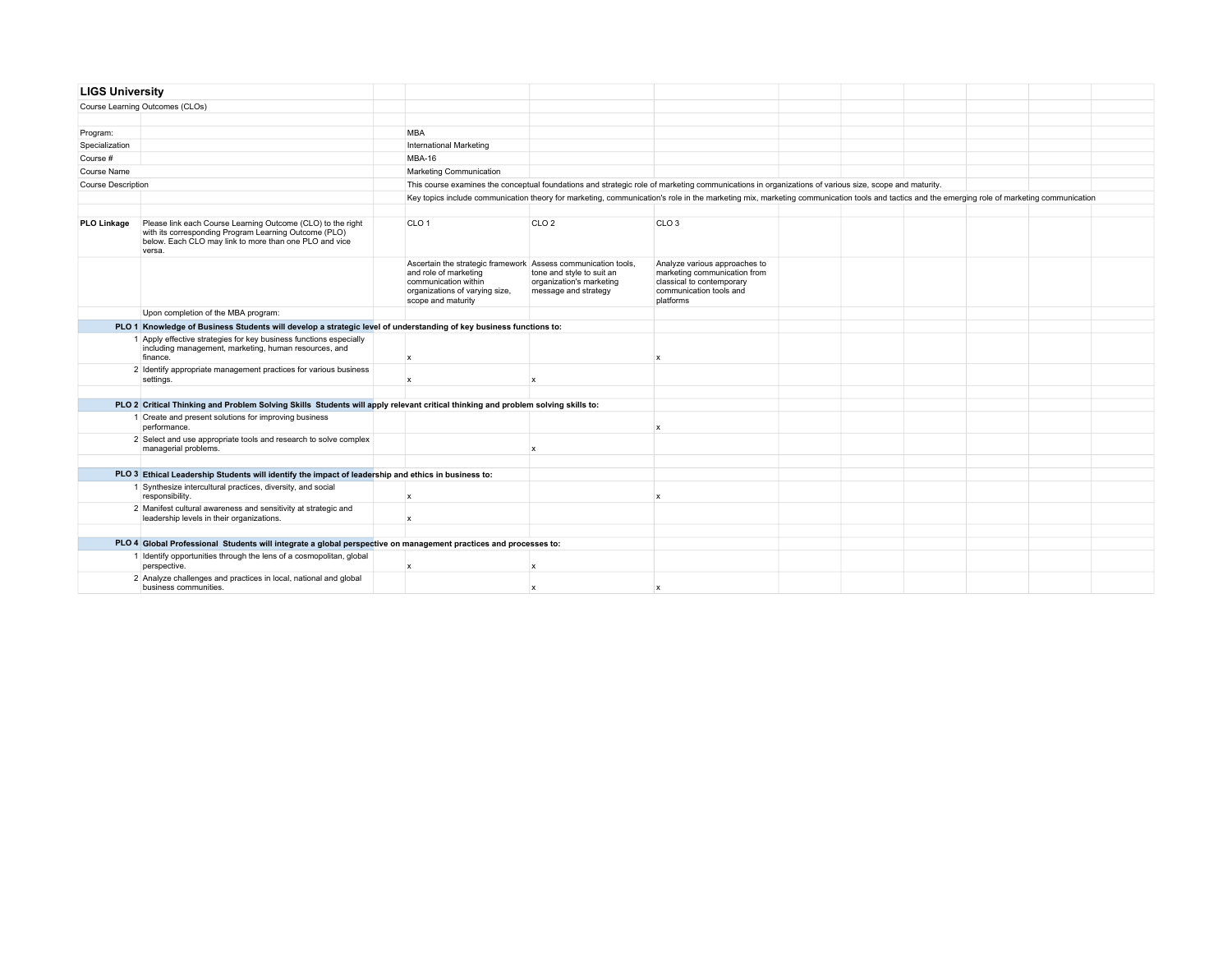| <b>LIGS University</b>    |                                                                                                                                                                                          |  |                                                                                                                                                                         |                                                                                                                                                                            |                                                                                                                                                                                      |  |  |  |  |  |
|---------------------------|------------------------------------------------------------------------------------------------------------------------------------------------------------------------------------------|--|-------------------------------------------------------------------------------------------------------------------------------------------------------------------------|----------------------------------------------------------------------------------------------------------------------------------------------------------------------------|--------------------------------------------------------------------------------------------------------------------------------------------------------------------------------------|--|--|--|--|--|
|                           | Course Learning Outcomes (CLOs)                                                                                                                                                          |  |                                                                                                                                                                         |                                                                                                                                                                            |                                                                                                                                                                                      |  |  |  |  |  |
|                           |                                                                                                                                                                                          |  |                                                                                                                                                                         |                                                                                                                                                                            |                                                                                                                                                                                      |  |  |  |  |  |
| Program:                  |                                                                                                                                                                                          |  | <b>MBA</b>                                                                                                                                                              |                                                                                                                                                                            |                                                                                                                                                                                      |  |  |  |  |  |
| Specialization            |                                                                                                                                                                                          |  | Financial Management                                                                                                                                                    |                                                                                                                                                                            |                                                                                                                                                                                      |  |  |  |  |  |
| Course #                  |                                                                                                                                                                                          |  | <b>MBA-19</b>                                                                                                                                                           |                                                                                                                                                                            |                                                                                                                                                                                      |  |  |  |  |  |
| Course Name               |                                                                                                                                                                                          |  | <b>Risk Management</b>                                                                                                                                                  |                                                                                                                                                                            |                                                                                                                                                                                      |  |  |  |  |  |
| <b>Course Description</b> |                                                                                                                                                                                          |  | This course addresses the nature of risk and the theory and practical applications of risk management tools, processes and techniques.                                  |                                                                                                                                                                            |                                                                                                                                                                                      |  |  |  |  |  |
|                           |                                                                                                                                                                                          |  | Key topics include the foundations or risk and risk management for financial, physical and intangible risk, along with risk management strategies, tools and techniques |                                                                                                                                                                            |                                                                                                                                                                                      |  |  |  |  |  |
|                           |                                                                                                                                                                                          |  |                                                                                                                                                                         |                                                                                                                                                                            |                                                                                                                                                                                      |  |  |  |  |  |
| <b>PLO Linkage</b>        | Please link each Course Learning Outcome (CLO) to the right<br>with its corresponding Program Learning Outcome (PLO)<br>below. Each CLO may link to more than one PLO and vice<br>versa. |  | CLO <sub>1</sub>                                                                                                                                                        | CLO <sub>2</sub>                                                                                                                                                           | CLO <sub>3</sub>                                                                                                                                                                     |  |  |  |  |  |
|                           |                                                                                                                                                                                          |  | Assess the type and nature of<br>risks that organizations face and<br>match them with appropriate risk<br>management strategies.                                        | Analyze financial, physical and<br>intangible risk - including risk to<br>intellectual property, political and<br>market risk - and evaluate tools<br>to help manage risk. | Codify and calculate risk profiles<br>for organizations of various size,<br>scope and maturity using<br>theoretical models and<br>appropriate conceptual and<br>technological tools. |  |  |  |  |  |
|                           | Upon completion of the MBA program:                                                                                                                                                      |  |                                                                                                                                                                         |                                                                                                                                                                            |                                                                                                                                                                                      |  |  |  |  |  |
|                           | PLO 1 Knowledge of Business Students will develop a strategic level of understanding of key business functions to:                                                                       |  |                                                                                                                                                                         |                                                                                                                                                                            |                                                                                                                                                                                      |  |  |  |  |  |
|                           | 1 Apply effective strategies for key business functions especially<br>including management, marketing, human resources, and<br>finance.                                                  |  | $\pmb{\times}$                                                                                                                                                          | X                                                                                                                                                                          | $\times$                                                                                                                                                                             |  |  |  |  |  |
|                           | 2 Identify appropriate management practices for various business<br>settings.                                                                                                            |  | $\mathsf{x}$                                                                                                                                                            | $\mathsf{X}$                                                                                                                                                               | $\mathsf{x}$                                                                                                                                                                         |  |  |  |  |  |
|                           |                                                                                                                                                                                          |  |                                                                                                                                                                         |                                                                                                                                                                            |                                                                                                                                                                                      |  |  |  |  |  |
|                           | PLO 2 Critical Thinking and Problem Solving Skills Students will apply relevant critical thinking and problem solving skills to:                                                         |  |                                                                                                                                                                         |                                                                                                                                                                            |                                                                                                                                                                                      |  |  |  |  |  |
|                           | 1 Create and present solutions for improving business<br>performance.                                                                                                                    |  | $\boldsymbol{\mathsf{X}}$                                                                                                                                               | X                                                                                                                                                                          | $\mathsf{X}$                                                                                                                                                                         |  |  |  |  |  |
|                           | 2 Select and use appropriate tools and research to solve complex<br>managerial problems.                                                                                                 |  | $\pmb{\times}$                                                                                                                                                          | $\mathsf{x}$                                                                                                                                                               | $\mathsf{x}$                                                                                                                                                                         |  |  |  |  |  |
|                           |                                                                                                                                                                                          |  |                                                                                                                                                                         |                                                                                                                                                                            |                                                                                                                                                                                      |  |  |  |  |  |
|                           | PLO 3 Ethical Leadership Students will identify the impact of leadership and ethics in business to:                                                                                      |  |                                                                                                                                                                         |                                                                                                                                                                            |                                                                                                                                                                                      |  |  |  |  |  |
|                           | 1 Synthesize intercultural practices, diversity, and social<br>responsibility.                                                                                                           |  | $\boldsymbol{\mathsf{X}}$                                                                                                                                               | $\pmb{\times}$                                                                                                                                                             |                                                                                                                                                                                      |  |  |  |  |  |
|                           | 2 Manifest cultural awareness and sensitivity at strategic and<br>leadership levels in their organizations.                                                                              |  | $\pmb{\times}$                                                                                                                                                          | $\mathsf{x}$                                                                                                                                                               |                                                                                                                                                                                      |  |  |  |  |  |
|                           |                                                                                                                                                                                          |  |                                                                                                                                                                         |                                                                                                                                                                            |                                                                                                                                                                                      |  |  |  |  |  |
|                           | PLO 4 Global Professional Students will integrate a global perspective on management practices and processes to:                                                                         |  |                                                                                                                                                                         |                                                                                                                                                                            |                                                                                                                                                                                      |  |  |  |  |  |
|                           | 1 Identify opportunities through the lens of a cosmopolitan, global<br>perspective.                                                                                                      |  | $\mathsf{x}$                                                                                                                                                            | $\boldsymbol{\mathsf{X}}$                                                                                                                                                  |                                                                                                                                                                                      |  |  |  |  |  |
|                           | 2 Analyze challenges and practices in local, national and global<br>business communities.                                                                                                |  | $\pmb{\times}$                                                                                                                                                          | $\pmb{\times}$                                                                                                                                                             |                                                                                                                                                                                      |  |  |  |  |  |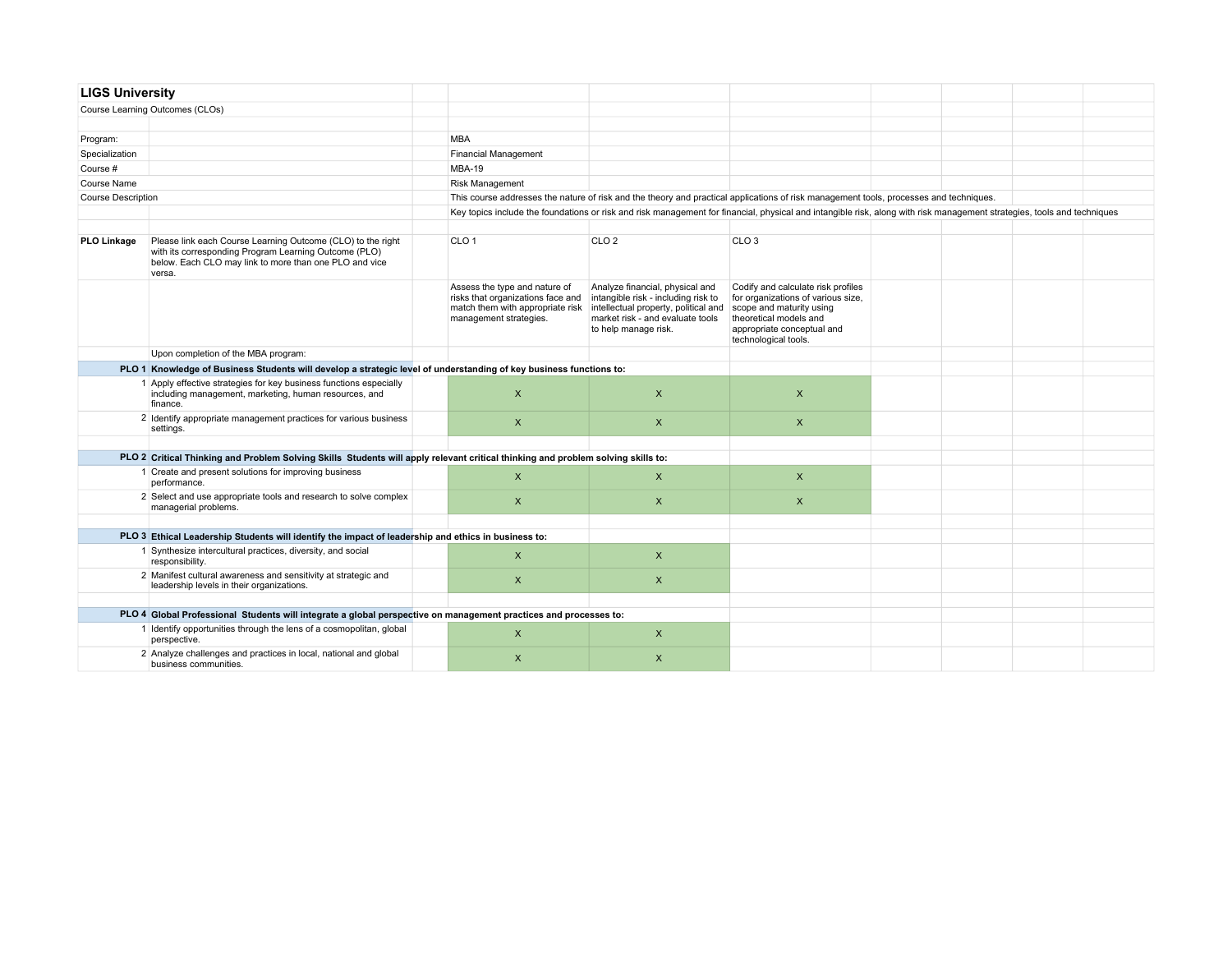| <b>LIGS University</b>    |                                                                                                                                                                                          |  |                                                                                                                                                              |                                                                                                                                                                                                  |                                                                                                                                     |  |  |  |
|---------------------------|------------------------------------------------------------------------------------------------------------------------------------------------------------------------------------------|--|--------------------------------------------------------------------------------------------------------------------------------------------------------------|--------------------------------------------------------------------------------------------------------------------------------------------------------------------------------------------------|-------------------------------------------------------------------------------------------------------------------------------------|--|--|--|
|                           | Course Learning Outcomes (CLOs)                                                                                                                                                          |  |                                                                                                                                                              |                                                                                                                                                                                                  |                                                                                                                                     |  |  |  |
|                           |                                                                                                                                                                                          |  |                                                                                                                                                              |                                                                                                                                                                                                  |                                                                                                                                     |  |  |  |
| Program:                  |                                                                                                                                                                                          |  | <b>MBA</b>                                                                                                                                                   |                                                                                                                                                                                                  |                                                                                                                                     |  |  |  |
| Specialization            |                                                                                                                                                                                          |  | <b>Financial Management</b>                                                                                                                                  |                                                                                                                                                                                                  |                                                                                                                                     |  |  |  |
| Course #                  |                                                                                                                                                                                          |  | MBA-20                                                                                                                                                       |                                                                                                                                                                                                  |                                                                                                                                     |  |  |  |
| Course Name               |                                                                                                                                                                                          |  | <b>Financial Markets and Investments</b>                                                                                                                     |                                                                                                                                                                                                  |                                                                                                                                     |  |  |  |
| <b>Course Description</b> |                                                                                                                                                                                          |  |                                                                                                                                                              | This course investigates the foundations, structure and practices of financial markets within a global economy and their impact on individuals and organizations.                                |                                                                                                                                     |  |  |  |
|                           |                                                                                                                                                                                          |  |                                                                                                                                                              | Key topics include the conceptual foundations of financial markets, role and impact of various markets, tools and systems, the role of investing, in personal and corporate financial management |                                                                                                                                     |  |  |  |
|                           |                                                                                                                                                                                          |  |                                                                                                                                                              |                                                                                                                                                                                                  |                                                                                                                                     |  |  |  |
| <b>PLO Linkage</b>        | Please link each Course Learning Outcome (CLO) to the right<br>with its corresponding Program Learning Outcome (PLO)<br>below. Each CLO may link to more than one PLO and vice<br>versa. |  | CLO <sub>1</sub>                                                                                                                                             | CLO <sub>2</sub>                                                                                                                                                                                 | CLO <sub>3</sub>                                                                                                                    |  |  |  |
|                           |                                                                                                                                                                                          |  | Analyze the makeup and<br>performance of various financial<br>assets, instruments and<br>strategies within the theoretical<br>framework of financial markets | Assess investing options based<br>on both qualitative and<br>quantitative risk factors, risk<br>management strategies, return<br>requirements and market<br>efficiencies                         | Evaluate financial tools and<br>systems to maximize<br>effectiveness in the context of a<br>fast-changing, complex global<br>market |  |  |  |
|                           | Upon completion of the MBA program:                                                                                                                                                      |  |                                                                                                                                                              |                                                                                                                                                                                                  |                                                                                                                                     |  |  |  |
|                           | PLO 1 Knowledge of Business Students will develop a strategic level of understanding of key business functions to:                                                                       |  |                                                                                                                                                              |                                                                                                                                                                                                  |                                                                                                                                     |  |  |  |
|                           | 1 Apply effective strategies for key business functions especially<br>including management, marketing, human resources, and<br>finance.                                                  |  | $\mathsf{x}$                                                                                                                                                 | $\pmb{\times}$                                                                                                                                                                                   | X                                                                                                                                   |  |  |  |
|                           | 2 Identify appropriate management practices for various business<br>settings.                                                                                                            |  | $\mathsf{x}$                                                                                                                                                 | $\times$                                                                                                                                                                                         | $\mathsf{X}$                                                                                                                        |  |  |  |
|                           |                                                                                                                                                                                          |  |                                                                                                                                                              |                                                                                                                                                                                                  |                                                                                                                                     |  |  |  |
|                           | PLO 2 Critical Thinking and Problem Solving Skills Students will apply relevant critical thinking and problem solving skills to:                                                         |  |                                                                                                                                                              |                                                                                                                                                                                                  |                                                                                                                                     |  |  |  |
|                           | 1 Create and present solutions for improving business<br>performance.                                                                                                                    |  | $\boldsymbol{\mathsf{X}}$                                                                                                                                    | X                                                                                                                                                                                                | X                                                                                                                                   |  |  |  |
|                           | 2 Select and use appropriate tools and research to solve complex<br>managerial problems.                                                                                                 |  | $\boldsymbol{\mathsf{x}}$                                                                                                                                    | $\mathsf{x}$                                                                                                                                                                                     | $\mathsf{X}$                                                                                                                        |  |  |  |
|                           |                                                                                                                                                                                          |  |                                                                                                                                                              |                                                                                                                                                                                                  |                                                                                                                                     |  |  |  |
|                           | PLO 3 Ethical Leadership Students will identify the impact of leadership and ethics in business to:                                                                                      |  |                                                                                                                                                              |                                                                                                                                                                                                  |                                                                                                                                     |  |  |  |
|                           | 1 Synthesize intercultural practices, diversity, and social<br>responsibility.                                                                                                           |  | $\times$                                                                                                                                                     | X                                                                                                                                                                                                | X                                                                                                                                   |  |  |  |
|                           | 2 Manifest cultural awareness and sensitivity at strategic and<br>leadership levels in their organizations.                                                                              |  | $\mathsf{X}$                                                                                                                                                 | $\mathsf{x}$                                                                                                                                                                                     | X                                                                                                                                   |  |  |  |
|                           | PLO 4 Global Professional Students will integrate a global perspective on management practices and processes to:                                                                         |  |                                                                                                                                                              |                                                                                                                                                                                                  |                                                                                                                                     |  |  |  |
|                           | 1 Identify opportunities through the lens of a cosmopolitan, global<br>perspective.                                                                                                      |  | $\mathsf{x}$                                                                                                                                                 | $\mathsf{x}$                                                                                                                                                                                     |                                                                                                                                     |  |  |  |
|                           | 2 Analyze challenges and practices in local, national and global<br>business communities.                                                                                                |  | $\times$                                                                                                                                                     | $\pmb{\times}$                                                                                                                                                                                   |                                                                                                                                     |  |  |  |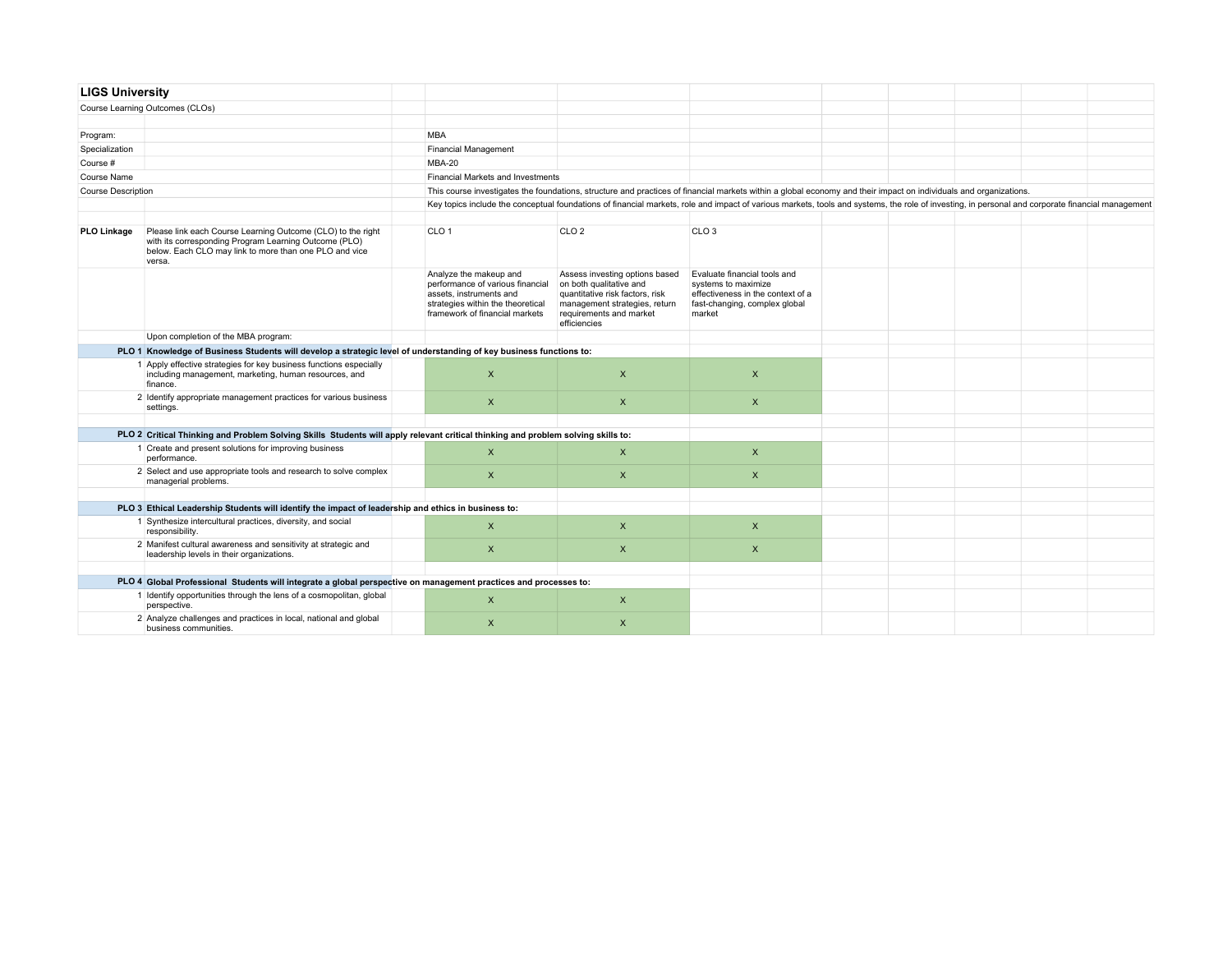| <b>LIGS University</b>    |                                                                                                                                                                                          |                                                                                                                                                                      |                                                                                                                                                                                                     |                                                                                                                                                                                 |  |  |                                                                                                                                                                                         |  |  |
|---------------------------|------------------------------------------------------------------------------------------------------------------------------------------------------------------------------------------|----------------------------------------------------------------------------------------------------------------------------------------------------------------------|-----------------------------------------------------------------------------------------------------------------------------------------------------------------------------------------------------|---------------------------------------------------------------------------------------------------------------------------------------------------------------------------------|--|--|-----------------------------------------------------------------------------------------------------------------------------------------------------------------------------------------|--|--|
|                           | Course Learning Outcomes (CLOs)                                                                                                                                                          |                                                                                                                                                                      |                                                                                                                                                                                                     |                                                                                                                                                                                 |  |  |                                                                                                                                                                                         |  |  |
|                           |                                                                                                                                                                                          |                                                                                                                                                                      |                                                                                                                                                                                                     |                                                                                                                                                                                 |  |  |                                                                                                                                                                                         |  |  |
| Program:                  |                                                                                                                                                                                          | <b>MBA</b>                                                                                                                                                           |                                                                                                                                                                                                     |                                                                                                                                                                                 |  |  |                                                                                                                                                                                         |  |  |
| Specialization            |                                                                                                                                                                                          | <b>Public Relations</b>                                                                                                                                              |                                                                                                                                                                                                     |                                                                                                                                                                                 |  |  |                                                                                                                                                                                         |  |  |
| Course #                  |                                                                                                                                                                                          | MBA-21                                                                                                                                                               |                                                                                                                                                                                                     |                                                                                                                                                                                 |  |  |                                                                                                                                                                                         |  |  |
| Course Name               |                                                                                                                                                                                          | Communications With the Media                                                                                                                                        |                                                                                                                                                                                                     |                                                                                                                                                                                 |  |  |                                                                                                                                                                                         |  |  |
| <b>Course Description</b> |                                                                                                                                                                                          | This course examines the theory and practice of messaging and interaction with individuals and organizations who serve in the public and private media               |                                                                                                                                                                                                     |                                                                                                                                                                                 |  |  |                                                                                                                                                                                         |  |  |
|                           |                                                                                                                                                                                          |                                                                                                                                                                      |                                                                                                                                                                                                     |                                                                                                                                                                                 |  |  | Key topics include communication theory for message development and delivery, factors that influence media coverage and tone, and the role of digital and social media in communication |  |  |
|                           |                                                                                                                                                                                          |                                                                                                                                                                      |                                                                                                                                                                                                     |                                                                                                                                                                                 |  |  |                                                                                                                                                                                         |  |  |
| <b>PLO Linkage</b>        | Please link each Course Learning Outcome (CLO) to the right<br>with its corresponding Program Learning Outcome (PLO)<br>below. Each CLO may link to more than one PLO and vice<br>versa. | CLO <sub>1</sub>                                                                                                                                                     | CLO <sub>2</sub>                                                                                                                                                                                    | CLO <sub>3</sub>                                                                                                                                                                |  |  |                                                                                                                                                                                         |  |  |
|                           |                                                                                                                                                                                          | Analyze classic and<br>contemporary communication<br>and messaging theories for their<br>application to persona and<br>corporate communication with<br>media sources | Investigate and assess various<br>media channels and platforms for social media for communication<br>their fit with an individual or<br>organization's message and<br>capacity for media engagement | Evaluate the role of digital and<br>conditions such as branding,<br>crisis management, promotion<br>and persuasion across cultural,<br>technological and social<br>environments |  |  |                                                                                                                                                                                         |  |  |
|                           | Upon completion of the MBA program:                                                                                                                                                      |                                                                                                                                                                      |                                                                                                                                                                                                     |                                                                                                                                                                                 |  |  |                                                                                                                                                                                         |  |  |
|                           | PLO 1 Knowledge of Business Students will develop a strategic level of understanding of key business functions to:                                                                       |                                                                                                                                                                      |                                                                                                                                                                                                     |                                                                                                                                                                                 |  |  |                                                                                                                                                                                         |  |  |
|                           | 1 Apply effective strategies for key business functions especially<br>including management, marketing, human resources, and<br>finance.                                                  | $\mathsf{x}$                                                                                                                                                         |                                                                                                                                                                                                     | $\mathsf{x}$                                                                                                                                                                    |  |  |                                                                                                                                                                                         |  |  |
|                           | 2 Identify appropriate management practices for various business<br>settings.                                                                                                            |                                                                                                                                                                      | $\mathbf x$                                                                                                                                                                                         | $\mathsf{x}$                                                                                                                                                                    |  |  |                                                                                                                                                                                         |  |  |
|                           |                                                                                                                                                                                          |                                                                                                                                                                      |                                                                                                                                                                                                     |                                                                                                                                                                                 |  |  |                                                                                                                                                                                         |  |  |
|                           | PLO 2 Critical Thinking and Problem Solving Skills Students will apply relevant critical thinking and problem solving skills to:                                                         |                                                                                                                                                                      |                                                                                                                                                                                                     |                                                                                                                                                                                 |  |  |                                                                                                                                                                                         |  |  |
|                           | 1 Create and present solutions for improving business<br>performance.                                                                                                                    | $\mathsf{x}$                                                                                                                                                         |                                                                                                                                                                                                     |                                                                                                                                                                                 |  |  |                                                                                                                                                                                         |  |  |
|                           | 2 Select and use appropriate tools and research to solve complex<br>managerial problems.                                                                                                 |                                                                                                                                                                      | $\boldsymbol{\mathsf{x}}$                                                                                                                                                                           | $\mathsf{x}$                                                                                                                                                                    |  |  |                                                                                                                                                                                         |  |  |
|                           |                                                                                                                                                                                          |                                                                                                                                                                      |                                                                                                                                                                                                     |                                                                                                                                                                                 |  |  |                                                                                                                                                                                         |  |  |
|                           | PLO 3 Ethical Leadership Students will identify the impact of leadership and ethics in business to:                                                                                      |                                                                                                                                                                      |                                                                                                                                                                                                     |                                                                                                                                                                                 |  |  |                                                                                                                                                                                         |  |  |
|                           | 1 Synthesize intercultural practices, diversity, and social<br>responsibility.                                                                                                           | $\mathsf{x}$                                                                                                                                                         |                                                                                                                                                                                                     |                                                                                                                                                                                 |  |  |                                                                                                                                                                                         |  |  |
|                           | 2 Manifest cultural awareness and sensitivity at strategic and<br>leadership levels in their organizations.                                                                              |                                                                                                                                                                      |                                                                                                                                                                                                     | X                                                                                                                                                                               |  |  |                                                                                                                                                                                         |  |  |
|                           |                                                                                                                                                                                          |                                                                                                                                                                      |                                                                                                                                                                                                     |                                                                                                                                                                                 |  |  |                                                                                                                                                                                         |  |  |
|                           | PLO 4 Global Professional Students will integrate a global perspective on management practices and processes to:                                                                         |                                                                                                                                                                      |                                                                                                                                                                                                     |                                                                                                                                                                                 |  |  |                                                                                                                                                                                         |  |  |
|                           | 1 Identify opportunities through the lens of a cosmopolitan, global<br>perspective.                                                                                                      |                                                                                                                                                                      |                                                                                                                                                                                                     | $\mathsf{x}$                                                                                                                                                                    |  |  |                                                                                                                                                                                         |  |  |
|                           | 2 Analyze challenges and practices in local, national and global<br>business communities.                                                                                                | $\mathbf{x}$                                                                                                                                                         |                                                                                                                                                                                                     | $\mathbf{x}$                                                                                                                                                                    |  |  |                                                                                                                                                                                         |  |  |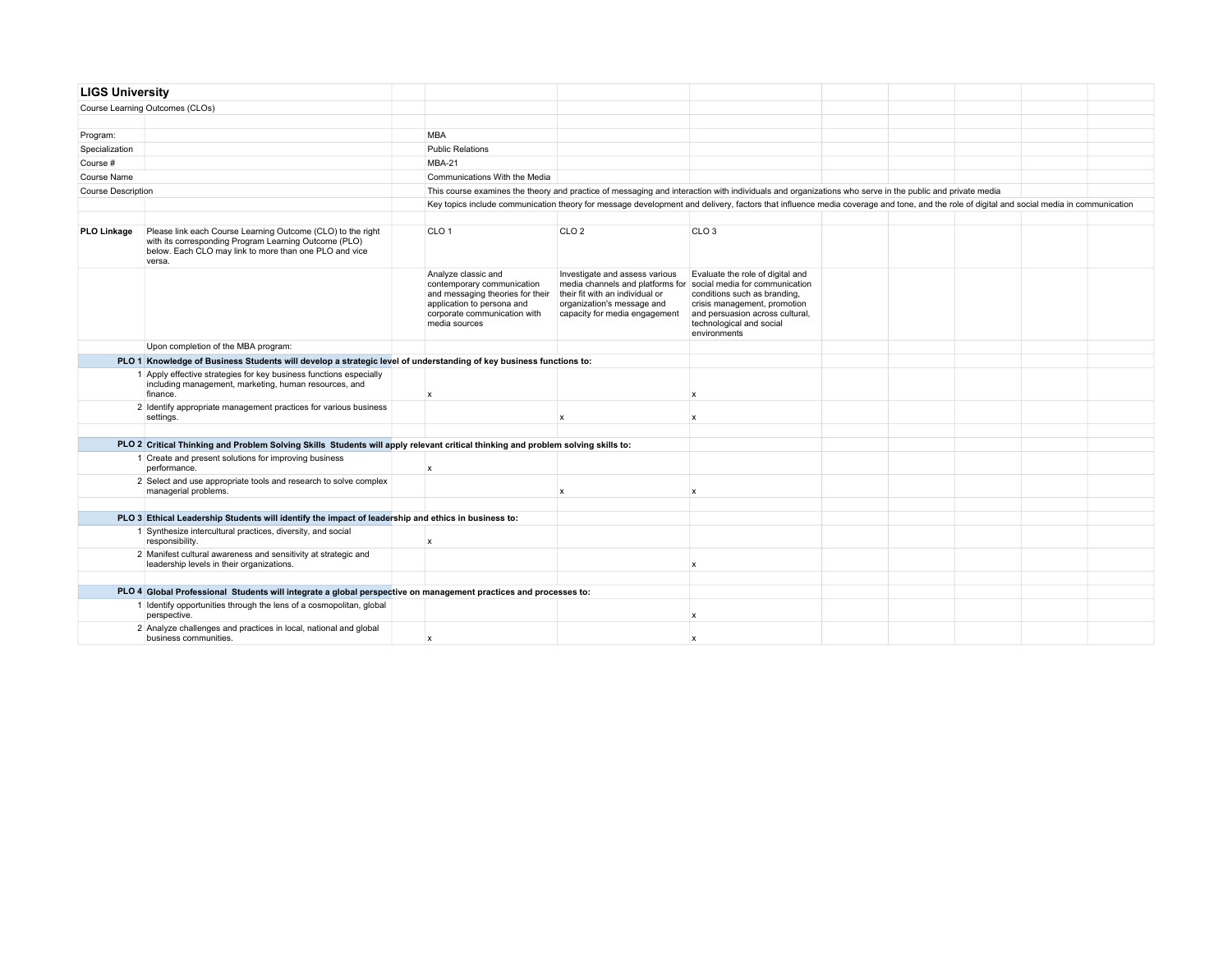| <b>LIGS University</b>    |                                                                                                                                                                                          |                                                                                                                                                                                                                                               |                                                                                                                                                   |                                                                                                                                                                                                |  |  |  |  |  |  |  |  |
|---------------------------|------------------------------------------------------------------------------------------------------------------------------------------------------------------------------------------|-----------------------------------------------------------------------------------------------------------------------------------------------------------------------------------------------------------------------------------------------|---------------------------------------------------------------------------------------------------------------------------------------------------|------------------------------------------------------------------------------------------------------------------------------------------------------------------------------------------------|--|--|--|--|--|--|--|--|
|                           | Course Learning Outcomes (CLOs)                                                                                                                                                          |                                                                                                                                                                                                                                               |                                                                                                                                                   |                                                                                                                                                                                                |  |  |  |  |  |  |  |  |
|                           |                                                                                                                                                                                          |                                                                                                                                                                                                                                               |                                                                                                                                                   |                                                                                                                                                                                                |  |  |  |  |  |  |  |  |
| Program:                  |                                                                                                                                                                                          | <b>MBA</b>                                                                                                                                                                                                                                    |                                                                                                                                                   |                                                                                                                                                                                                |  |  |  |  |  |  |  |  |
| Specialization            |                                                                                                                                                                                          | <b>Public Relations</b>                                                                                                                                                                                                                       |                                                                                                                                                   |                                                                                                                                                                                                |  |  |  |  |  |  |  |  |
| Course #                  |                                                                                                                                                                                          | MBA-22                                                                                                                                                                                                                                        |                                                                                                                                                   |                                                                                                                                                                                                |  |  |  |  |  |  |  |  |
| Course Name               |                                                                                                                                                                                          | Strategic Communication in PR                                                                                                                                                                                                                 |                                                                                                                                                   |                                                                                                                                                                                                |  |  |  |  |  |  |  |  |
| <b>Course Description</b> |                                                                                                                                                                                          |                                                                                                                                                                                                                                               | This course provides the philosophical and practical framework for a successful PR function in organizations of varying size, scope and maturity. |                                                                                                                                                                                                |  |  |  |  |  |  |  |  |
|                           |                                                                                                                                                                                          |                                                                                                                                                                                                                                               |                                                                                                                                                   | Key topics include the philosophy and psychology of successful communication through media channels, media relations, integrating strategic PR with corporate strategy and PR and media trends |  |  |  |  |  |  |  |  |
|                           |                                                                                                                                                                                          |                                                                                                                                                                                                                                               |                                                                                                                                                   |                                                                                                                                                                                                |  |  |  |  |  |  |  |  |
| <b>PLO Linkage</b>        | Please link each Course Learning Outcome (CLO) to the right<br>with its corresponding Program Learning Outcome (PLO)<br>below. Each CLO may link to more than one PLO and vice<br>versa. | CLO <sub>1</sub>                                                                                                                                                                                                                              | CLO <sub>2</sub>                                                                                                                                  | CLO <sub>3</sub>                                                                                                                                                                               |  |  |  |  |  |  |  |  |
|                           |                                                                                                                                                                                          | Analyze the the means by which Develop strategic media<br>organizations undertake<br>communication and persuasion in communication tools and<br>order to identify and create<br>successful messaging through<br>mass and individualized media | campaigns using classical<br>techniques along with<br>contemporary platforms in social<br>and mass media environments                             | Establish and increase the<br>effectiveness of media outreach,<br>campaigns and interactions<br>around the framework of a<br>singular communication strategy<br>for various organizations      |  |  |  |  |  |  |  |  |
|                           | Upon completion of the MBA program:                                                                                                                                                      |                                                                                                                                                                                                                                               |                                                                                                                                                   |                                                                                                                                                                                                |  |  |  |  |  |  |  |  |
|                           | PLO 1 Knowledge of Business Students will develop a strategic level of understanding of key business functions to:                                                                       |                                                                                                                                                                                                                                               |                                                                                                                                                   |                                                                                                                                                                                                |  |  |  |  |  |  |  |  |
|                           | 1 Apply effective strategies for key business functions especially<br>including management, marketing, human resources, and<br>finance.                                                  | $\boldsymbol{\mathsf{x}}$                                                                                                                                                                                                                     | $\mathbf{x}$                                                                                                                                      |                                                                                                                                                                                                |  |  |  |  |  |  |  |  |
|                           | 2 Identify appropriate management practices for various business<br>settings.                                                                                                            |                                                                                                                                                                                                                                               | $\mathbf{x}$                                                                                                                                      | $\mathbf{x}$                                                                                                                                                                                   |  |  |  |  |  |  |  |  |
|                           |                                                                                                                                                                                          |                                                                                                                                                                                                                                               |                                                                                                                                                   |                                                                                                                                                                                                |  |  |  |  |  |  |  |  |
|                           | PLO 2 Critical Thinking and Problem Solving Skills Students will apply relevant critical thinking and problem solving skills to:                                                         |                                                                                                                                                                                                                                               |                                                                                                                                                   |                                                                                                                                                                                                |  |  |  |  |  |  |  |  |
|                           | 1 Create and present solutions for improving business<br>performance.                                                                                                                    |                                                                                                                                                                                                                                               | $\mathbf x$                                                                                                                                       |                                                                                                                                                                                                |  |  |  |  |  |  |  |  |
|                           | 2 Select and use appropriate tools and research to solve complex<br>managerial problems.                                                                                                 | $\boldsymbol{\mathsf{x}}$                                                                                                                                                                                                                     | $\mathbf x$                                                                                                                                       |                                                                                                                                                                                                |  |  |  |  |  |  |  |  |
|                           |                                                                                                                                                                                          |                                                                                                                                                                                                                                               |                                                                                                                                                   |                                                                                                                                                                                                |  |  |  |  |  |  |  |  |
|                           | PLO 3 Ethical Leadership Students will identify the impact of leadership and ethics in business to:                                                                                      |                                                                                                                                                                                                                                               |                                                                                                                                                   |                                                                                                                                                                                                |  |  |  |  |  |  |  |  |
|                           | 1 Synthesize intercultural practices, diversity, and social<br>responsibility.                                                                                                           | $\boldsymbol{x}$                                                                                                                                                                                                                              |                                                                                                                                                   | x                                                                                                                                                                                              |  |  |  |  |  |  |  |  |
|                           | 2 Manifest cultural awareness and sensitivity at strategic and<br>leadership levels in their organizations.                                                                              |                                                                                                                                                                                                                                               | $\boldsymbol{\mathsf{x}}$                                                                                                                         |                                                                                                                                                                                                |  |  |  |  |  |  |  |  |
|                           |                                                                                                                                                                                          |                                                                                                                                                                                                                                               |                                                                                                                                                   |                                                                                                                                                                                                |  |  |  |  |  |  |  |  |
|                           | PLO 4 Global Professional Students will integrate a global perspective on management practices and processes to:                                                                         |                                                                                                                                                                                                                                               |                                                                                                                                                   |                                                                                                                                                                                                |  |  |  |  |  |  |  |  |
|                           | 1 Identify opportunities through the lens of a cosmopolitan, global<br>perspective.                                                                                                      | $\boldsymbol{x}$                                                                                                                                                                                                                              | $\mathbf{x}$                                                                                                                                      |                                                                                                                                                                                                |  |  |  |  |  |  |  |  |
|                           | 2 Analyze challenges and practices in local, national and global<br>business communities.                                                                                                | $\mathbf{x}$                                                                                                                                                                                                                                  |                                                                                                                                                   |                                                                                                                                                                                                |  |  |  |  |  |  |  |  |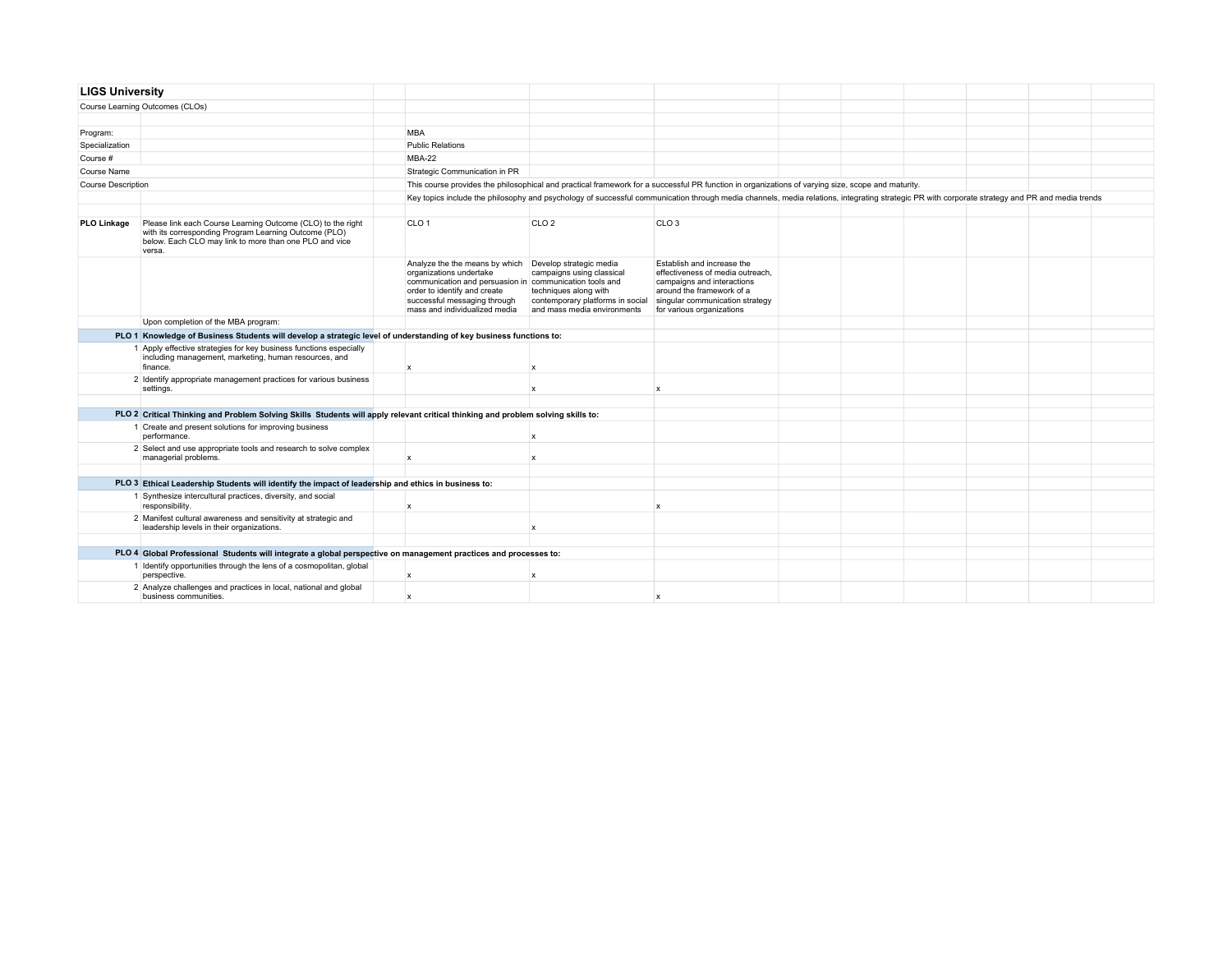| <b>LIGS University</b>    |                                                                                                                                                                                          |                                                                                                                                                                                  |                                                                                                                                                                                                  |                                                                                                                                                |  |  |  |
|---------------------------|------------------------------------------------------------------------------------------------------------------------------------------------------------------------------------------|----------------------------------------------------------------------------------------------------------------------------------------------------------------------------------|--------------------------------------------------------------------------------------------------------------------------------------------------------------------------------------------------|------------------------------------------------------------------------------------------------------------------------------------------------|--|--|--|
|                           | Course Learning Outcomes (CLOs)                                                                                                                                                          |                                                                                                                                                                                  |                                                                                                                                                                                                  |                                                                                                                                                |  |  |  |
|                           |                                                                                                                                                                                          |                                                                                                                                                                                  |                                                                                                                                                                                                  |                                                                                                                                                |  |  |  |
| Program:                  |                                                                                                                                                                                          | <b>MBA</b>                                                                                                                                                                       |                                                                                                                                                                                                  |                                                                                                                                                |  |  |  |
| Specialization            |                                                                                                                                                                                          | <b>Ethical Leadership</b>                                                                                                                                                        |                                                                                                                                                                                                  |                                                                                                                                                |  |  |  |
| Course #                  |                                                                                                                                                                                          | MBA-27                                                                                                                                                                           |                                                                                                                                                                                                  |                                                                                                                                                |  |  |  |
| Course Name               |                                                                                                                                                                                          | <b>Business Ethics</b>                                                                                                                                                           |                                                                                                                                                                                                  |                                                                                                                                                |  |  |  |
| <b>Course Description</b> |                                                                                                                                                                                          |                                                                                                                                                                                  | This course provides a conceptual framework and practical strategies for moral business principles that can be applied across cultures and organizations                                         |                                                                                                                                                |  |  |  |
|                           |                                                                                                                                                                                          |                                                                                                                                                                                  | Key topics include a framework for ethical practice and decision-making, ethical differences across cultures, consequences of ethical and unethical decisions and metrics for ethical management |                                                                                                                                                |  |  |  |
|                           |                                                                                                                                                                                          |                                                                                                                                                                                  |                                                                                                                                                                                                  |                                                                                                                                                |  |  |  |
| <b>PLO Linkage</b>        | Please link each Course Learning Outcome (CLO) to the right<br>with its corresponding Program Learning Outcome (PLO)<br>below. Each CLO may link to more than one PLO and vice<br>versa. | CLO <sub>1</sub>                                                                                                                                                                 | CLO <sub>2</sub>                                                                                                                                                                                 | CLO <sub>3</sub>                                                                                                                               |  |  |  |
|                           |                                                                                                                                                                                          | Ascertain a framework for ethical Analyze business and<br>decision making grounded in<br>moral principles that encompass<br>values and cultural realities of a<br>global society | organizational success and<br>failure in light of ethical decision<br>making and subsequent behavior                                                                                             | Evaluate the impact of ethical<br>values and policies on the<br>communities and stakeholders of<br>large-scale businesses and<br>organizations |  |  |  |
|                           | Upon completion of the MBA program:                                                                                                                                                      |                                                                                                                                                                                  |                                                                                                                                                                                                  |                                                                                                                                                |  |  |  |
|                           | PLO 1 Knowledge of Business Students will develop a strategic level of understanding of key business functions to:                                                                       |                                                                                                                                                                                  |                                                                                                                                                                                                  |                                                                                                                                                |  |  |  |
|                           | 1 Apply effective strategies for key business functions especially<br>including management, marketing, human resources, and<br>finance.                                                  | $\mathsf{x}$                                                                                                                                                                     | $\mathsf{x}$                                                                                                                                                                                     | $\pmb{\times}$                                                                                                                                 |  |  |  |
|                           | 2 Identify appropriate management practices for various business<br>settings.                                                                                                            | $\mathsf{x}$                                                                                                                                                                     | $\mathsf{x}$                                                                                                                                                                                     | $\mathsf{X}$                                                                                                                                   |  |  |  |
|                           |                                                                                                                                                                                          |                                                                                                                                                                                  |                                                                                                                                                                                                  |                                                                                                                                                |  |  |  |
|                           | PLO 2 Critical Thinking and Problem Solving Skills Students will apply relevant critical thinking and problem solving skills to:                                                         |                                                                                                                                                                                  |                                                                                                                                                                                                  |                                                                                                                                                |  |  |  |
|                           | 1 Create and present solutions for improving business<br>performance.                                                                                                                    | $\pmb{\times}$                                                                                                                                                                   | $\mathsf{x}$                                                                                                                                                                                     | $\pmb{\times}$                                                                                                                                 |  |  |  |
|                           | 2 Select and use appropriate tools and research to solve complex<br>managerial problems.                                                                                                 | $\mathsf{x}$                                                                                                                                                                     | $\mathsf{x}$                                                                                                                                                                                     | $\mathsf{x}$                                                                                                                                   |  |  |  |
|                           |                                                                                                                                                                                          |                                                                                                                                                                                  |                                                                                                                                                                                                  |                                                                                                                                                |  |  |  |
|                           | PLO 3 Ethical Leadership Students will identify the impact of leadership and ethics in business to:                                                                                      |                                                                                                                                                                                  |                                                                                                                                                                                                  |                                                                                                                                                |  |  |  |
|                           | 1 Synthesize intercultural practices, diversity, and social<br>responsibility.                                                                                                           | $\pmb{\times}$                                                                                                                                                                   | $\mathsf{x}$                                                                                                                                                                                     | $\pmb{\times}$                                                                                                                                 |  |  |  |
|                           | 2 Manifest cultural awareness and sensitivity at strategic and<br>leadership levels in their organizations.                                                                              | $\mathsf{x}$                                                                                                                                                                     | $\mathsf{x}$                                                                                                                                                                                     | $\mathsf{x}$                                                                                                                                   |  |  |  |
|                           |                                                                                                                                                                                          |                                                                                                                                                                                  |                                                                                                                                                                                                  |                                                                                                                                                |  |  |  |
|                           | PLO 4 Global Professional Students will integrate a global perspective on management practices and processes to:                                                                         |                                                                                                                                                                                  |                                                                                                                                                                                                  |                                                                                                                                                |  |  |  |
|                           | 1 Identify opportunities through the lens of a cosmopolitan, global<br>perspective.                                                                                                      | $\mathsf{x}$                                                                                                                                                                     | $\times$                                                                                                                                                                                         | $\mathsf{x}$                                                                                                                                   |  |  |  |
|                           | 2 Analyze challenges and practices in local, national and global<br>business communities.                                                                                                | $\pmb{\times}$                                                                                                                                                                   | $\boldsymbol{\mathsf{x}}$                                                                                                                                                                        | $\pmb{\times}$                                                                                                                                 |  |  |  |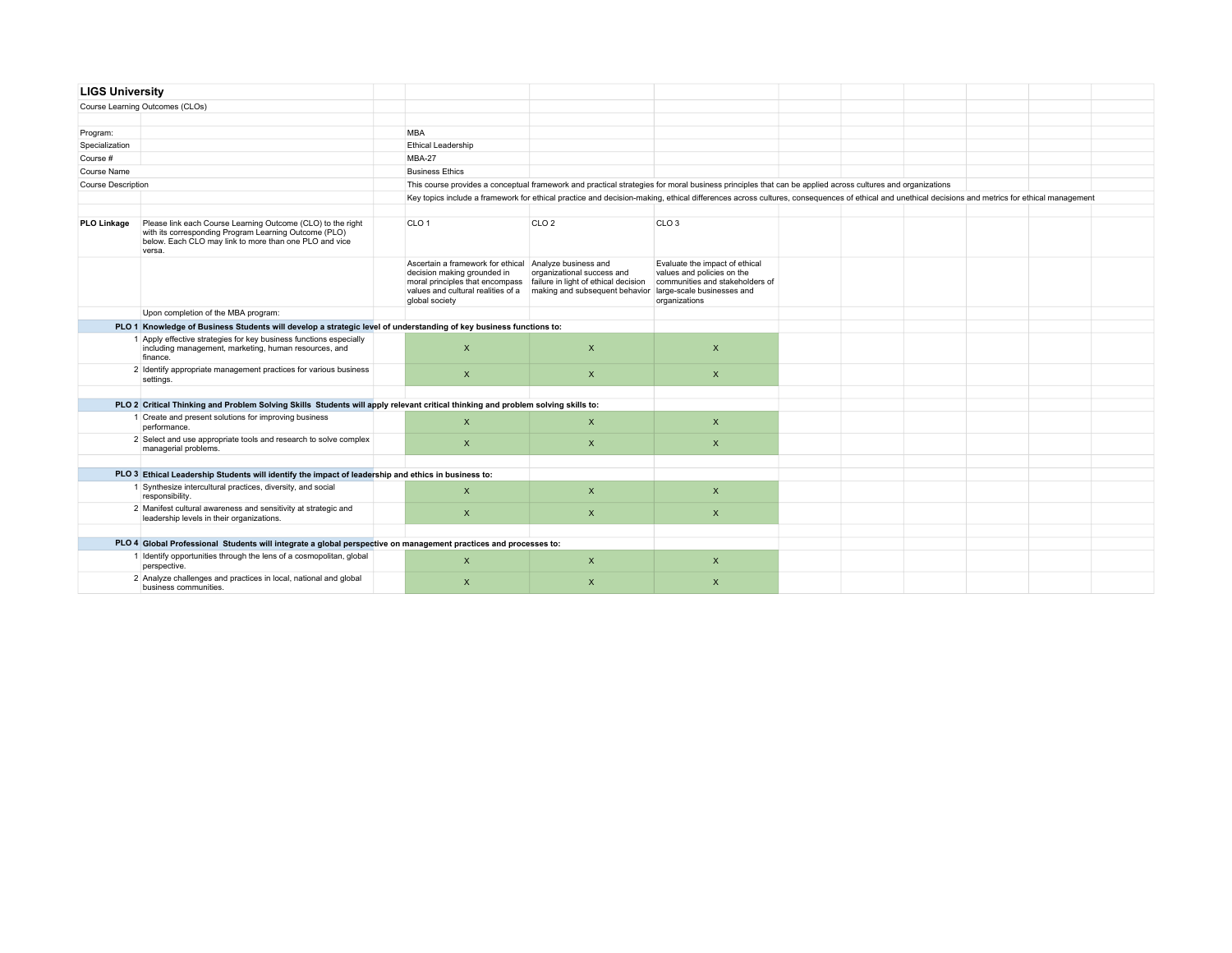| <b>LIGS University</b>    |                                                                                                                                                                                          |                                                                                                                                                |                                                                                                                                                                                                  |                                                                                       |  |  |  |
|---------------------------|------------------------------------------------------------------------------------------------------------------------------------------------------------------------------------------|------------------------------------------------------------------------------------------------------------------------------------------------|--------------------------------------------------------------------------------------------------------------------------------------------------------------------------------------------------|---------------------------------------------------------------------------------------|--|--|--|
|                           | Course Learning Outcomes (CLOs)                                                                                                                                                          |                                                                                                                                                |                                                                                                                                                                                                  |                                                                                       |  |  |  |
|                           |                                                                                                                                                                                          |                                                                                                                                                |                                                                                                                                                                                                  |                                                                                       |  |  |  |
| Program:                  |                                                                                                                                                                                          | <b>MBA</b>                                                                                                                                     |                                                                                                                                                                                                  |                                                                                       |  |  |  |
| Specialization            |                                                                                                                                                                                          | <b>Ethical Leadership</b>                                                                                                                      |                                                                                                                                                                                                  |                                                                                       |  |  |  |
| Course #                  |                                                                                                                                                                                          | MBA-28                                                                                                                                         |                                                                                                                                                                                                  |                                                                                       |  |  |  |
| Course Name               |                                                                                                                                                                                          | Corporate Social Responsibility                                                                                                                |                                                                                                                                                                                                  |                                                                                       |  |  |  |
| <b>Course Description</b> |                                                                                                                                                                                          |                                                                                                                                                | This course examines the theory and practice of corporate social responsibility in organizations of various size, scope and maturity                                                             |                                                                                       |  |  |  |
|                           |                                                                                                                                                                                          |                                                                                                                                                | Key topics include the theoretical grounding for an organization's responsibility to its various stakeholders, socially responsible policies and behaviors and metrics for social responsibility |                                                                                       |  |  |  |
|                           |                                                                                                                                                                                          |                                                                                                                                                |                                                                                                                                                                                                  |                                                                                       |  |  |  |
|                           |                                                                                                                                                                                          |                                                                                                                                                |                                                                                                                                                                                                  |                                                                                       |  |  |  |
| <b>PLO Linkage</b>        | Please link each Course Learning Outcome (CLO) to the right<br>with its corresponding Program Learning Outcome (PLO)<br>below. Each CLO may link to more than one PLO and vice<br>versa. | CLO <sub>1</sub>                                                                                                                               | CLO <sub>2</sub>                                                                                                                                                                                 | CLO <sub>3</sub>                                                                      |  |  |  |
|                           |                                                                                                                                                                                          | Evaluate corporate and<br>organziational policies, behavior<br>and results in light of their<br>responsiblity to various<br>stakeholder groups | Analyze corporate strategies,<br>structures and policies for their<br>impact on stakeholders of various in light of corporate social<br>sizes and varying degrees of<br>influence                | Assess organizational policies,<br>practices, metrics and behaviors<br>responsibility |  |  |  |
|                           | Upon completion of the MBA program:                                                                                                                                                      |                                                                                                                                                |                                                                                                                                                                                                  |                                                                                       |  |  |  |
|                           | PLO 1 Knowledge of Business Students will develop a strategic level of understanding of key business functions to:                                                                       |                                                                                                                                                |                                                                                                                                                                                                  |                                                                                       |  |  |  |
|                           | 1 Apply effective strategies for key business functions especially<br>including management, marketing, human resources, and<br>finance.                                                  | $\pmb{\times}$                                                                                                                                 | $\pmb{\times}$                                                                                                                                                                                   | $\pmb{\times}$                                                                        |  |  |  |
|                           | 2 Identify appropriate management practices for various business<br>settings.                                                                                                            | $\pmb{\times}$                                                                                                                                 | $\mathsf{X}$                                                                                                                                                                                     | $\mathsf{X}$                                                                          |  |  |  |
|                           |                                                                                                                                                                                          |                                                                                                                                                |                                                                                                                                                                                                  |                                                                                       |  |  |  |
|                           | PLO 2 Critical Thinking and Problem Solving Skills Students will apply relevant critical thinking and problem solving skills to:                                                         |                                                                                                                                                |                                                                                                                                                                                                  |                                                                                       |  |  |  |
|                           | 1 Create and present solutions for improving business<br>performance.                                                                                                                    | $\pmb{\times}$                                                                                                                                 | $\pmb{\times}$                                                                                                                                                                                   | $\pmb{\times}$                                                                        |  |  |  |
|                           | 2 Select and use appropriate tools and research to solve complex<br>managerial problems.                                                                                                 | $\pmb{\times}$                                                                                                                                 | $\mathsf{x}$                                                                                                                                                                                     | $\mathsf{X}$                                                                          |  |  |  |
|                           |                                                                                                                                                                                          |                                                                                                                                                |                                                                                                                                                                                                  |                                                                                       |  |  |  |
|                           | PLO 3 Ethical Leadership Students will identify the impact of leadership and ethics in business to:                                                                                      |                                                                                                                                                |                                                                                                                                                                                                  |                                                                                       |  |  |  |
|                           | 1 Synthesize intercultural practices, diversity, and social<br>responsibility.                                                                                                           | $\pmb{\times}$                                                                                                                                 | $\mathsf{x}$                                                                                                                                                                                     | $\pmb{\times}$                                                                        |  |  |  |
|                           | 2 Manifest cultural awareness and sensitivity at strategic and<br>leadership levels in their organizations.                                                                              | $\mathsf{x}$                                                                                                                                   | $\mathsf{x}$                                                                                                                                                                                     | $\mathsf{X}$                                                                          |  |  |  |
|                           |                                                                                                                                                                                          |                                                                                                                                                |                                                                                                                                                                                                  |                                                                                       |  |  |  |
|                           | PLO 4 Global Professional Students will integrate a global perspective on management practices and processes to:                                                                         |                                                                                                                                                |                                                                                                                                                                                                  |                                                                                       |  |  |  |
|                           | 1 Identify opportunities through the lens of a cosmopolitan, global<br>perspective.                                                                                                      | $\pmb{\times}$                                                                                                                                 | $\mathsf{X}$                                                                                                                                                                                     | $\pmb{\times}$                                                                        |  |  |  |
|                           | 2 Analyze challenges and practices in local, national and global<br>business communities.                                                                                                | $\times$                                                                                                                                       | X                                                                                                                                                                                                | $\mathsf{X}$                                                                          |  |  |  |